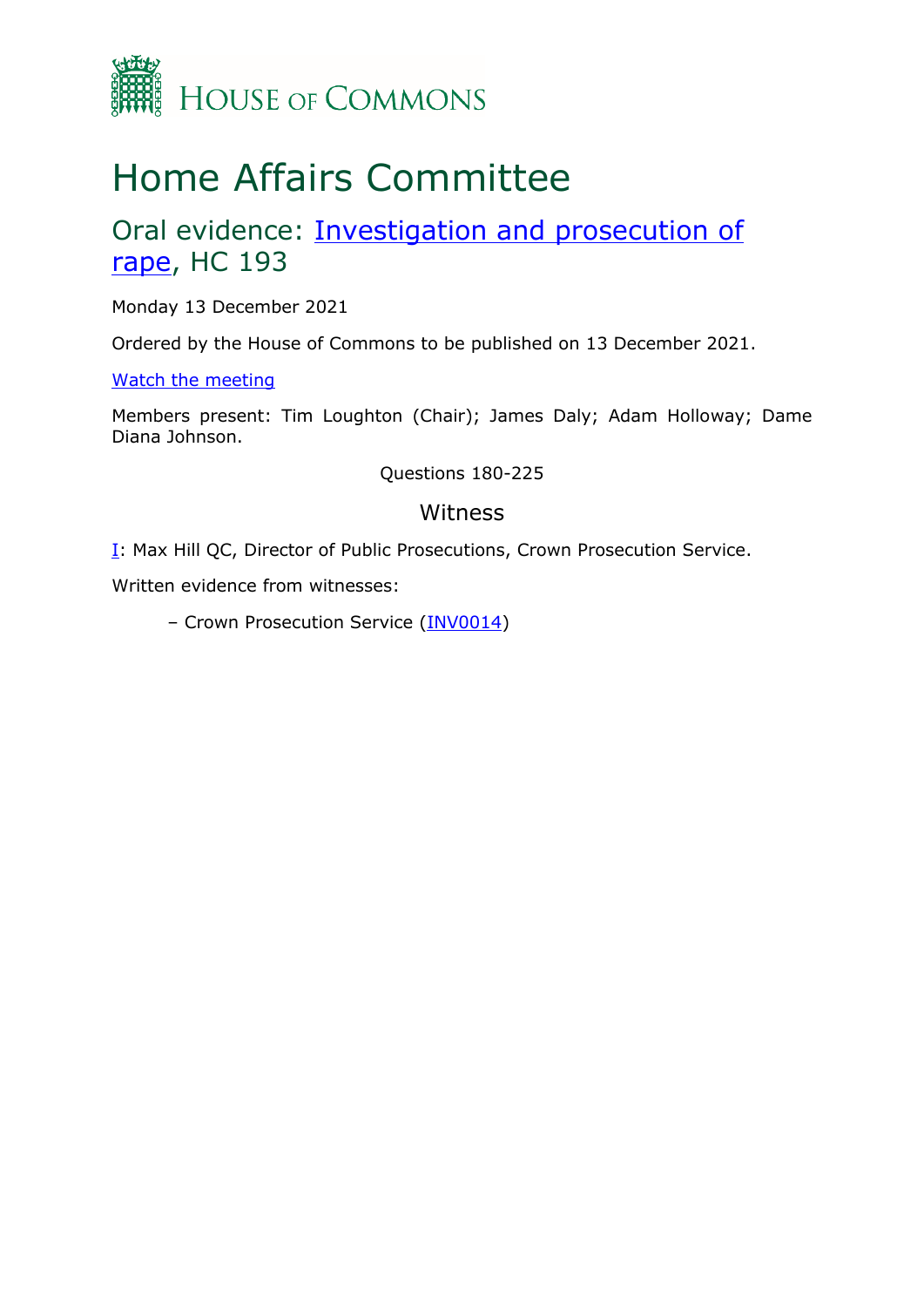

## Examination of witness

<span id="page-1-0"></span>Witness: Max Hill QC.

Q180 **Chair:** Welcome to the latest sitting of the Home Affairs Committee as we continue our inquiry into the investigation and prosecution of rape. I am pleased that here today we have Max Hill QC, the Director of Public Prosecutions—you are very welcome. You gave evidence earlier in the year to the Justice Committee, which has also been looking at issues around this, so there might be a bit of repetition—or things might have changed in the four or five months since you gave that evidence.

Would you start off with your take—albeit you might be repeating yourself—on why we have this situation with a very low, on the face of it, conviction rate? Are things getting better or worse? It is not so much where you attribute fault or blame, but what are the problems in the system that result in such depressingly low figures?

Max Hill: What I would characterise is a present opportunity to make a difference, end to end, across the criminal justice system. That opportunity is represented in a number of ways, including the publication last week of the scorecards, particularly those on adult rape. When I say that there is an opportunity to come together, I think it is unprecedented, but I need to say that the offence—the crime—of rape is so devastating and so present in our society that it is absolutely right that this Committee looks at it. It is absolutely right that your inquiry's title refers to the investigation "and" prosecution of rape, and right that all of us—I specifically include myself—should reflect on the life-changing devastation caused to so many women as a result of this offence, and on the attitude of some men towards women in our society in this country.

In that regard, I am aware of the evidence given, I think on 15 September, by a number of brave women who were themselves the victims of sexual violence. It is impossible to read what Emily, Rachel and Susan said, together with the ISVAs of two of the three—Lisa and Ellie without being deeply affected by what they have been through. I absolutely recognise that, in their testimony, there is evidence of a lack of perfection from the police, and absolutely a lack of perfection from the CPS in the way in which those crimes have been investigated and/or prosecuted. They are representative of the issue that we have to come together to resolve.

By way of introduction, I want to say that we must use this opportunity of course, I am happy to expand on this later—to do, at the very start, three things: first, speaking for myself, to support our prosecutors to continue to do better in the way we receive rape investigations from the police and how they are converted into charged cases before the courts. Secondly, that means better collaboration with the police which, I dare say, having been in post some three years, is improving, but we need to see that improvement month by month and year by year. Thirdly, we need to improve the support that is given to victims at all stages of the process.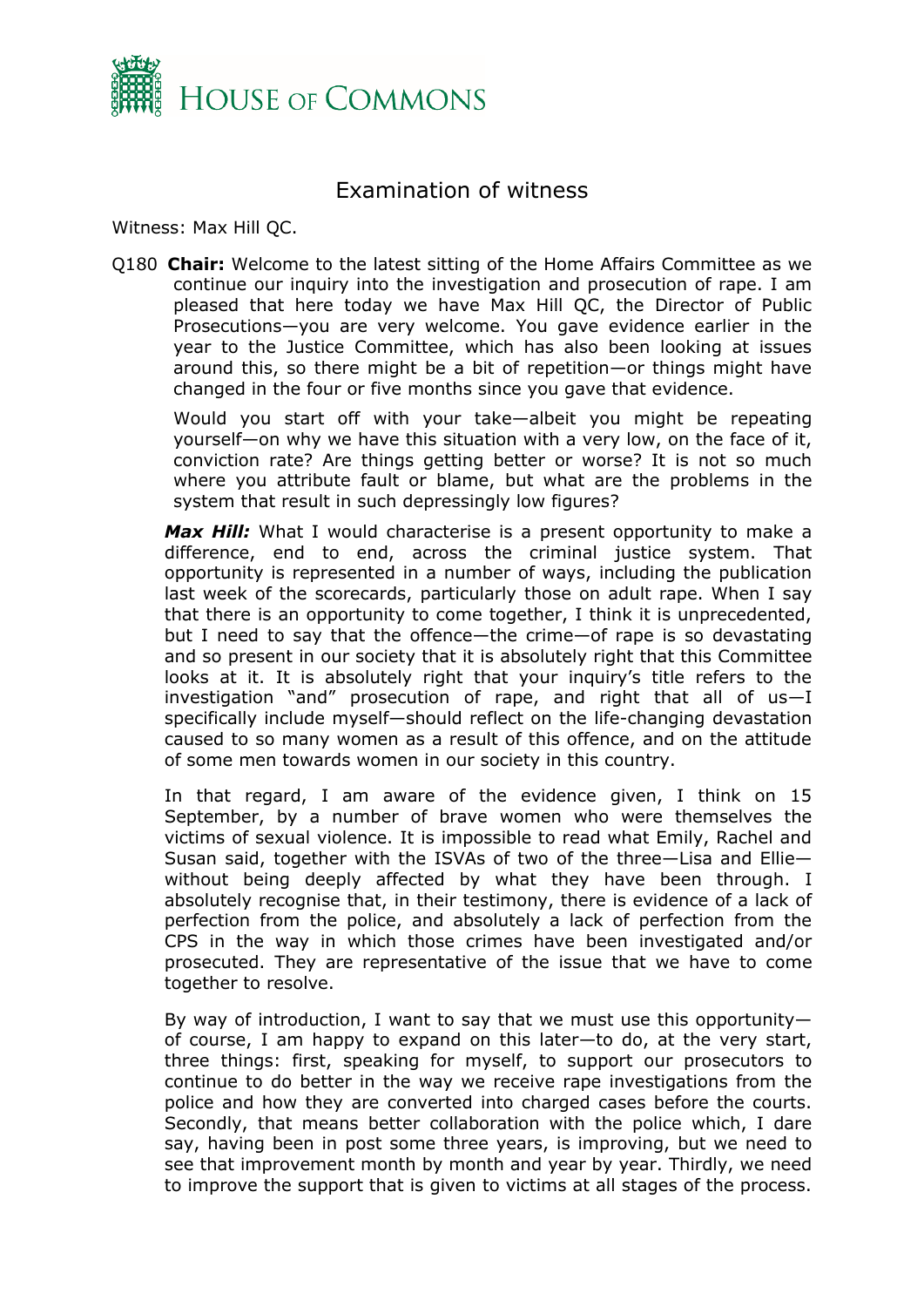

The Crown Prosecution Service is absolutely not immune from scrutiny we welcome it. We need to demonstrate transparency as to not just data, but how we do everything.

I finish this answer by saying that the CPS is not some faceless organisation. It is full of people who are dedicated to delivering justice every day of the week. I will expand later, if given the opportunity, on the time that I have spent in recent months—covid or no covid—going around the country, virtually and in person, to sit alongside our rape and serious sexual offence prosecutors, and to be in the room with them, alongside local police officers, seeing their sheer determination to change the system for the better. That is the encouraging sign that I see, and it is why I say that we actually have a good opportunity to improve for the long term.

Q181 **Chair:** Thank you. The Committee will be pleased that you have had the opportunity to look at some of the moving evidence that we took, not least from the victims and survivors of rape. Perhaps later I will come back on a specific subset of victims who are deaf, from whom we took private evidence, and ask you some questions about that.

You spoke about a "lack of perfection" from the police and the justice system. I think most people would see that as a pretty gross understatement of the problem that we have at the moment, not least because of the hugely drawn-out process between somebody being brave enough to go and report that they have been attacked and it being investigated fully by the police, and then perhaps being passed over to the prosecution service, and then perhaps making it to court and then perhaps—resulting in a guilty verdict against the perpetrator, running into several years in many cases. If that time delay were drastically reduced say it were to be half—what do you think the impact would be in terms of outcomes and the preparedness of the victims to stick with it?

Max Hill: If we can all speed up, there would be a whole host of ways in which that would improve the outcomes. Putting victims first would improve the chances for victims who are brave enough to come forward to stay the course and to have confidence in the system from end to end, which is of course what we need, and we are desperately trying to rebuild. I accept that, following the recent cases of femicide, and that is what is happening here—the Sarah Everard case, the Sabina Nessa case and many others—there is a crisis of confidence in the system. What it means, though, is that when you come together and have a conversation, it is clear that no single component has all the answers here. It is not the case that a little more speed from one aspect of the system will achieve what I think you are reaching for, Chair. That is now very clear when we look at the first scorecards published only four or five days ago, because on those scorecards we can see the challenge for the police, the challenge for the CPS and the challenge for the courts. We currently have a system in which I will and do take responsibility for the time challenge that we face—in other words, the period that it takes us to go from receiving a completed investigation from the police and converting that into a charged case.

Q182 **Chair:** With respect, the use of scorecards and the greater transparency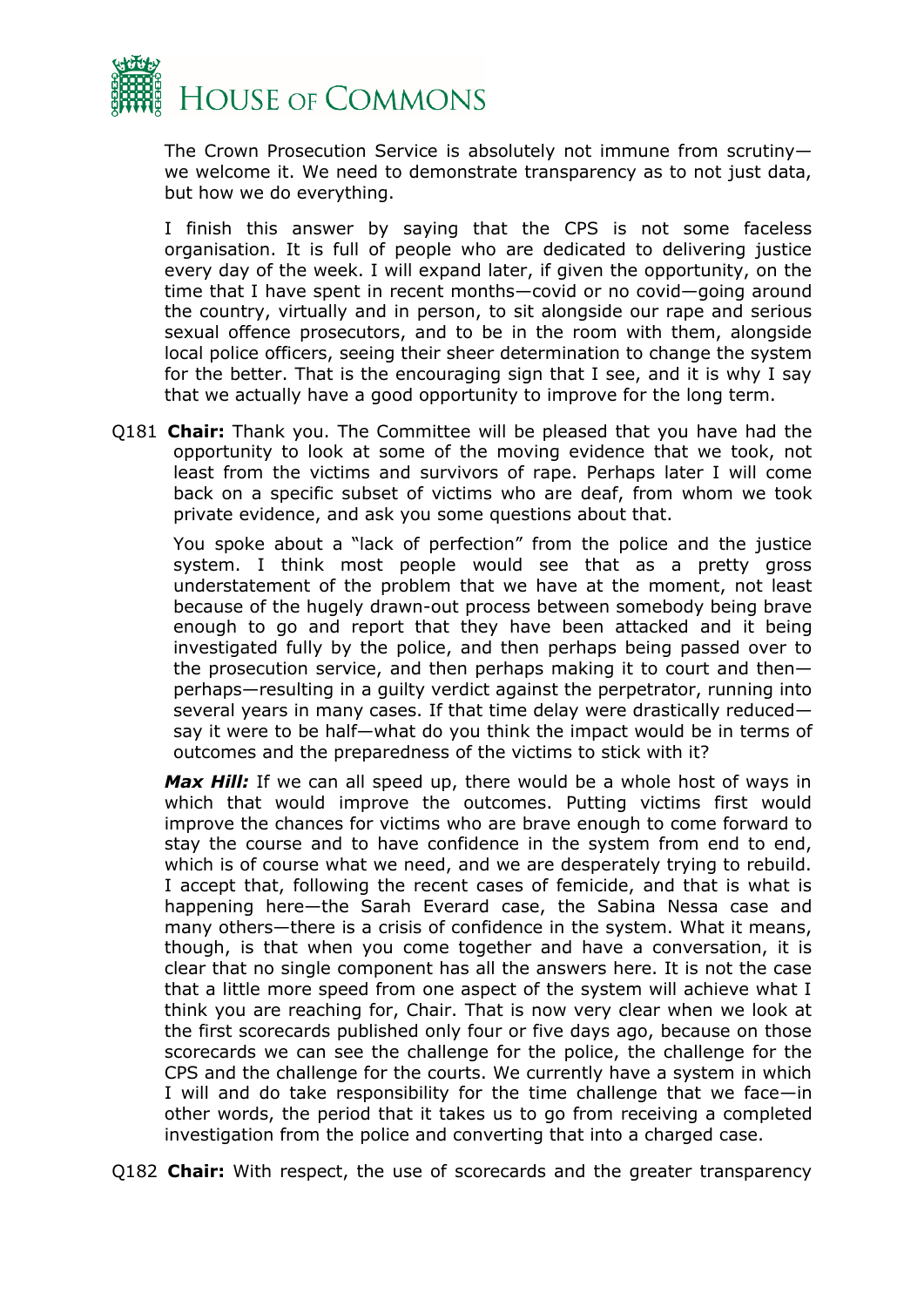

given to the issues at the moment, not least through this inquiry, could actually have the adverse effect of alarming women—not exclusively coming forward, on the basis that it is now clear, despite the best endeavours of you, your service, the police and the Ministers responsible, that it could take several years for them to have their case properly heard. That is several years where they are having to be retraumatised in many respects, going through their experiences in front of multiple people before they even get to court, and where the perpetrator may still be terrorising them in various ways. Some vulnerable victims will want to run for the hills and not have anything to do with it. How on earth do we give assurances and confidence to women? In terms of the three things that you understandably set out, about supporting prosecutors, better collaboration and better support for victims, none of that is rocket science; all of that could have been said 10 years ago. What has gone so wrong now that it is basics like that that still need to be applied to the system to make it work?

*Max Hill:* Let me give a very brief overview. Those who have been scrutinising the system for a long time could do this just as well as I could, I am sure, but if you look back a handful of years, there was probably insufficient prioritisation of these cases. There was definitely a lack of financial resource—I am responsible for one element of that, but others would say the same. And there was another crisis in the criminal justice system that was playing out when I arrived in 2018: the crisis in disclosure. Alongside that, with every year that passes there has been what I have sometimes called a digital explosion in the way that we live our lives and the amount of data and information that we generate when we walk down the street or take out a mobile phone or laptop. Alongside that, there have been different, changing, evolving attitudes towards relationships between men and women, if we are talking about rape cases.

All those things have undoubtedly contributed to the decline in volumes that I have found, and it has taken the wider system some time to get to grips with that and to collate data that we were individually holding whether it was policing, through the Home Office, or the CPS, or the Courts Service and the Ministry of Justice—and put it in one place. There is not actually a great deal that is new in the data, but the picture that it gives you right across the system is, I absolutely agree, stark in terms of the decline in numbers.

To anyone who takes a look at the scorecards and chooses to say, "That's a reason not to engage in the system," I would say that that is absolutely the wrong way to look at it. If we look at the system now and we track the journey that cases take, not just through one organisation but at all three stages, if we introduce prioritisation at every stage where it is needed—I am responsible for the prioritisation of rape in terms of charging and giving advice to the police—and if we work with the additional financial resource that certainly my organisation has been given for the next three financial years, from all of that should come encouragement that we will be able to improve.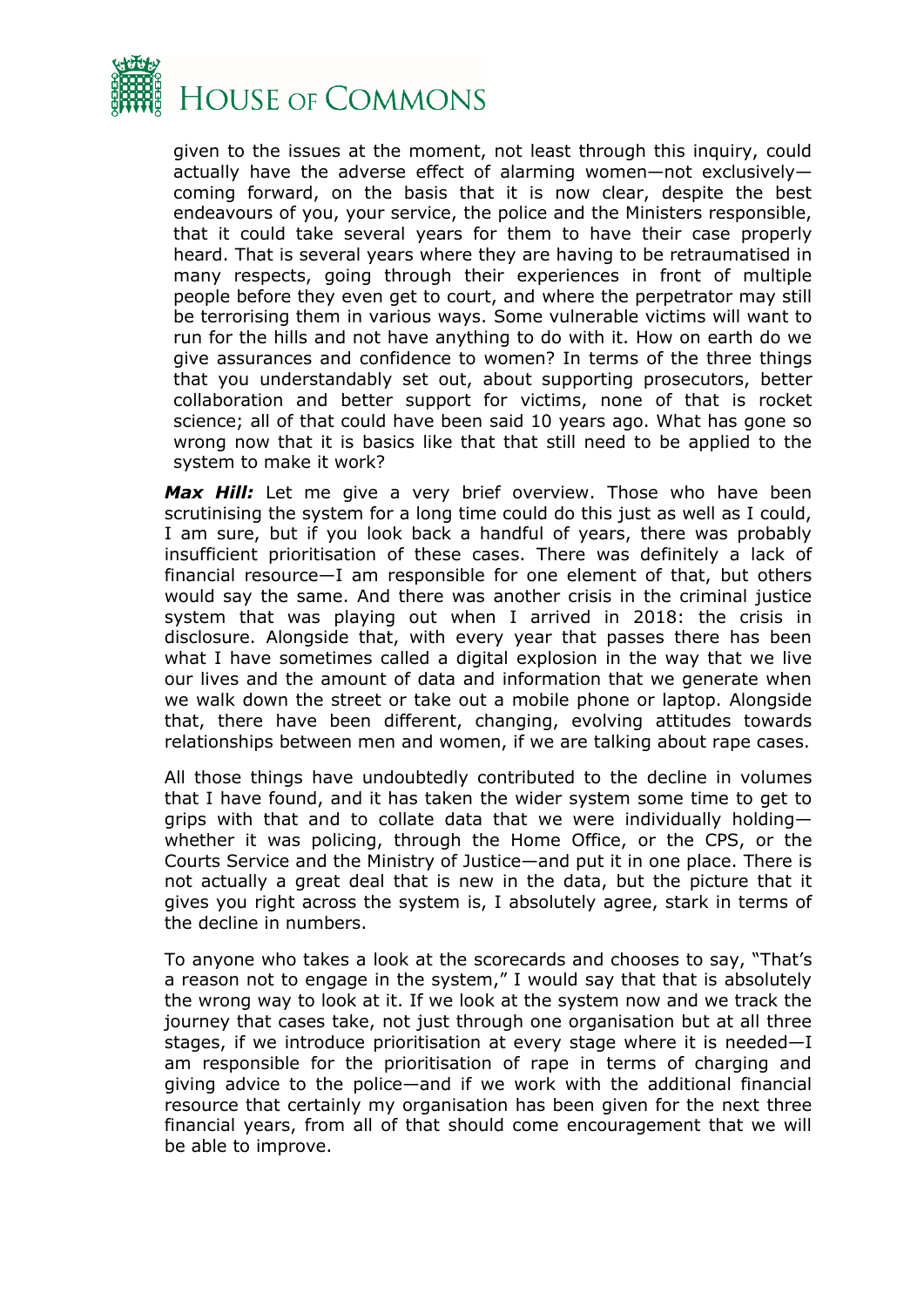

Let me add one other factor: the data in part looks as stark as it does because, on top of everything else that I have mentioned, we have had covid to deal with, and 18 months ago the criminal justice system, through nobody's fault, had to stop for a period of time. Courts were not able to sit, so when you look at the delay between charging a case and its conclusion in court, the covid impact of the backlog of unconcluded cases has been very substantial.

**Chair:** I think we would all acknowledge that there has been a problem in the entire justice system with covid, but this was a problem before anybody had ever heard of covid, and it has compounded it rather than created those problems.

Q183 **Dame Diana Johnson:** May I ask a little more about the insufficient prioritisation that you just talked about? What does sufficient prioritisation look like? In terms of delays, when we hear about the number of years that people are having to wait for their case to get to court, what is sufficient prioritisation going to mean?

**Max Hill:** Let me start with collaboration between the police and the CPS. Instead of an investigation by the police running from start to finish without any involvement, exchange or communication with the prosecutors, the more communication that there is, the more help that that will give to building cases and ensuring that, when they are received by the CPS, we will be able to charge them. In the context of rape, we know—it is a fact—that approximately 10% of the volume of rapes that are reported to the police reach the CPS, so from my perspective, our prosecutors are seeing that nine out of 10 rape complaints do not ever come to them. In my world, that means that we do not have a chance to help. I am not blaming the police for that, but I am saying that that is the position.

What is needed is the structure that we now have in place. I can talk about the joint national action plan with the police. I can talk about RASSO 2025, our strategic build in this area. I can talk about what are called the Operation Soteria pathfinder projects. Through all those mechanisms, if we have an earlier conversation where the police can come to the CPS, almost at the outset of an investigation, for some initial legal advice, the investigation still belongs to the police but that can guide them, for example, on reasonable lines of inquiry to take. I am pretty confident, because I see this happening in the Operation Soteria projects, that an early conversation might change the perception of an investigation from one where it might have been thought that it was not capable of satisfying the legal tests that we have to apply to charge it to one that is capable of being built so that it will satisfy those tests.

This is taking us to what we call the offender-centric approach. Don't spend your time investigating a rape by scrutinising unnecessarily the account of the victim; do spend time looking at the offender, who may be, in some respects, apparently a charming and urbane individual. That is why, as some of the victims who have given evidence to you have said, they will commence that relationship—even marry that person. But that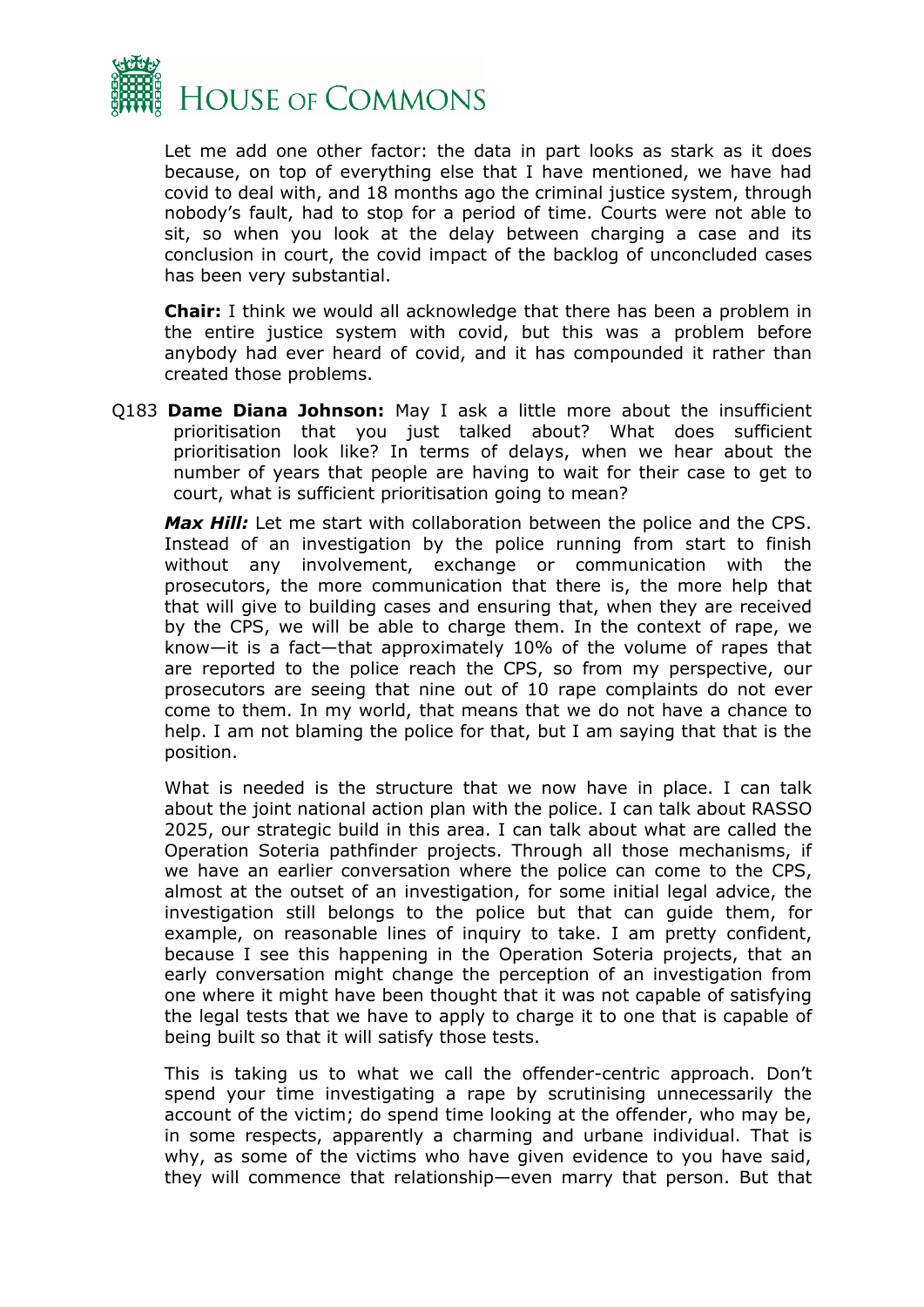

person is still capable of the crime of rape. So taking an offender-centric approach and looking at what he did and said before, during and after the offence may build a much stronger case, with a far greater prospect of us being able to say when we apply our standard code tests, "This is a case which should be charged."

I think there are myriad other examples where, if you come together, you can change the outcomes and you can have a realistic conversation at an early stage, which is going to build the case.

Q184 **Dame Diana Johnson:** That is very helpful and I think that my colleague Mr Daly will want to come back on that particular issue.

I also wanted to ask you about the comment you made about supporting victims and I just wanted to check something with you. We have heard quite a number of times about a belief that giving complainants access to independent legal advice would help, particularly around the disclosure of digital information and private data. I just wondered whether that is your view. Is that something that should be introduced?

**Max Hill:** I have no objection on principle to, and these terms are interchangeable, a complainant, a survivor or a victim—I absolutely do not mind using the phrase "victim", although some in the legal system object to it; I do not mind using that word at all—a victim seeking legal advice. The hope would be that if we work better together, it will be less and less likely, and less and less necessary, for victims to seek legal advice. That is because when a proper request is made by an investigating police officer, if it is thought through, if it is a reasonable line of inquiry and if it is communicated in the right way to the victim, then it can easily be answered; it can easily be accommodated.

That is why, for example, we have produced in recent months what we call an ISVA framework, namely the way in which we are looking to use the expertise of independent sexual violence advisers to help to unpack all of the technical language, all of the legal jargon and all of the police jargon that, inevitably, professionals use, to say, "Actually, in this case, there is a good reason why your telephone could be holding relevant information. For example, something in your telephone might prove the case or strengthen the case." What do I mean by that? If, after something has happened, it is the phone that you first use to contact either the police or your nearest relative or a friend, perhaps by text message, to say what has happened, the lawyers can look at that as evidence of the first complaint. That goes to strengthen the account that the victim is presenting; it builds the case.

Equally, let me give another example. If in the context of a relationship so I am not talking about the rape of a stranger, but in the context of a relationship—there are close communications, let's say on social media, between the couple, as they were before this offence took place, then that conversation, the content of it, could be relevant.

Here I would have to say that it could be relevant in one of two ways. It could go to prove what has happened, when you really understand the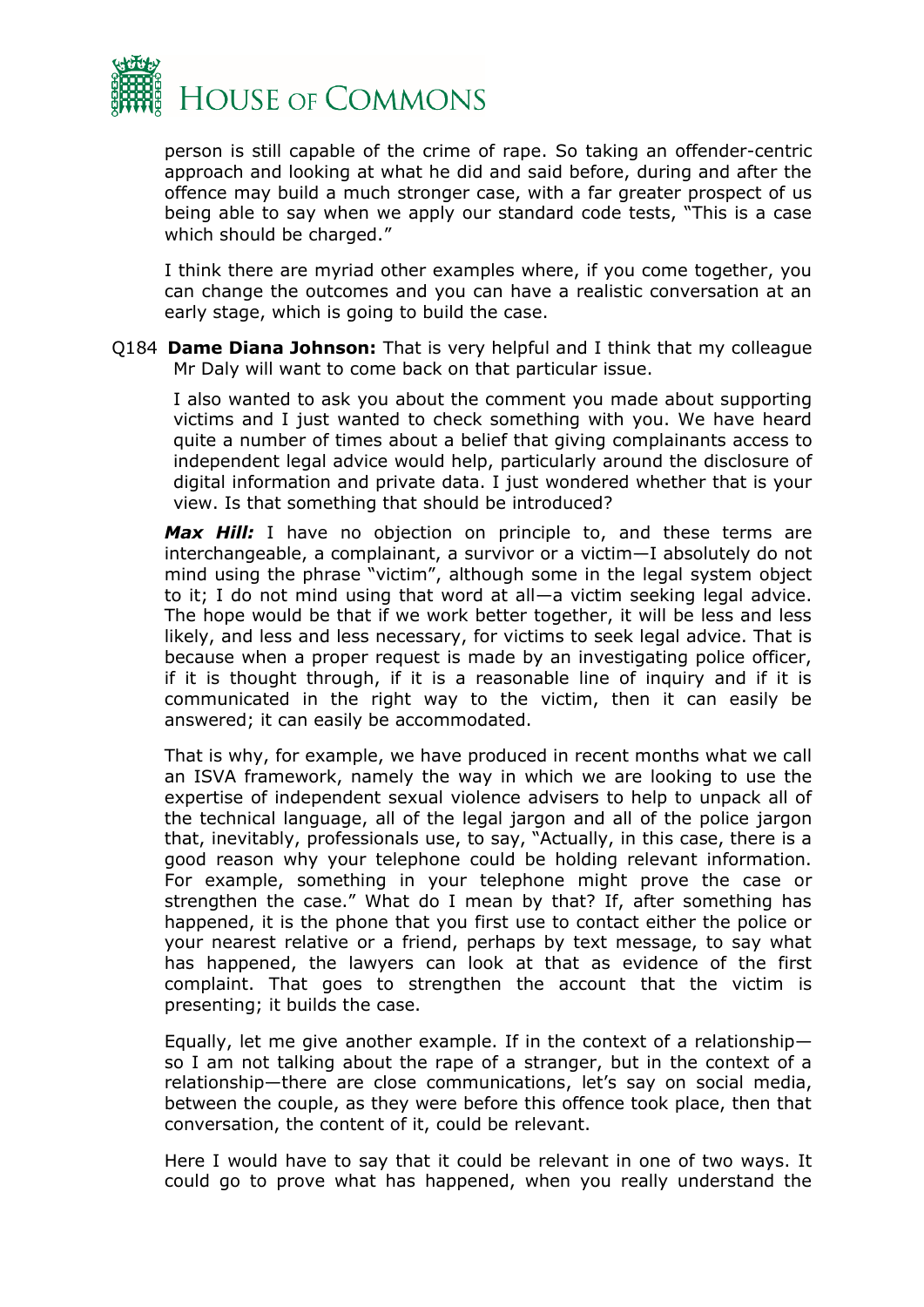

context of the messages, or it could undermine what has happened. As lawyers, which ultimately is what prosecutors are, when we say of some cases that there are reasonable lines of inquiry, we are doing no more than what the law requires to ensure that the balance in the criminal justice system is upheld and that when we charge, we charge the guilty and we drive those cases forward, and we do not charge in cases where there is material that undermines that case. That is the balance that we have to find.

Q185 **Dame Diana Johnson:** I guess what you have just done there is demonstrate how an articulate lawyer can set out very clearly why certain actions are going to take place and what the basis of them is. That is why a number of people have said, "We need to have independent legal advice available to complainants." It sounded like you were hedging your bets there a bit, because you were saying that the ISVAs could perhaps do that.

*Max Hill:* I repeat that I do not have an objection on principle to independent legal advice. I suspect that almost every participant in the criminal justice system would agree that you cannot have, in our trial system, a third advocate at trial, but I do not think that that is what you are suggesting.

**Dame Diana Johnson:** No, it is not at all.

Max Hill: At an earlier stage, you need to make sure that there is a sensible conversation about what is necessary and what is not necessary. Having stated no objection in principle and I repeat that, the reason that I think there are things that we can do which might make that less and less necessary is that when I sit down with ISVAs, even though they may not be lawyers, they are experts in this area. These are the people who literally look after a victim of sexual violence from first report all the way through to the court case. When our legal team sits down as they do right around the country, I have seen for myself the nature of the conversation and the debunking of legal language that goes on in the room. That is really all it takes to encourage people to understand two fundamental principles.

First, if you have been raped and you are brave enough to come forward, you will not have to divulge the contents of your phone and laptop in every case. We have to dispel the myth and, in some cases in the past, the reality that victims have found that they are asked to make general disclosure of the total contents of their digital devices. That should not be happening, and a lot of work has gone on in the last two years to update guidance and understanding and make it clear that it is only in rare circumstances—in some categories of case, this would not apply at all where a reasonable line of inquiry does mean that you have to look at background material, including what people have on their phones and laptops.

I think it is possible to explain that in a way that gives confidence rather than coming across as some extra burden, which a woman who has been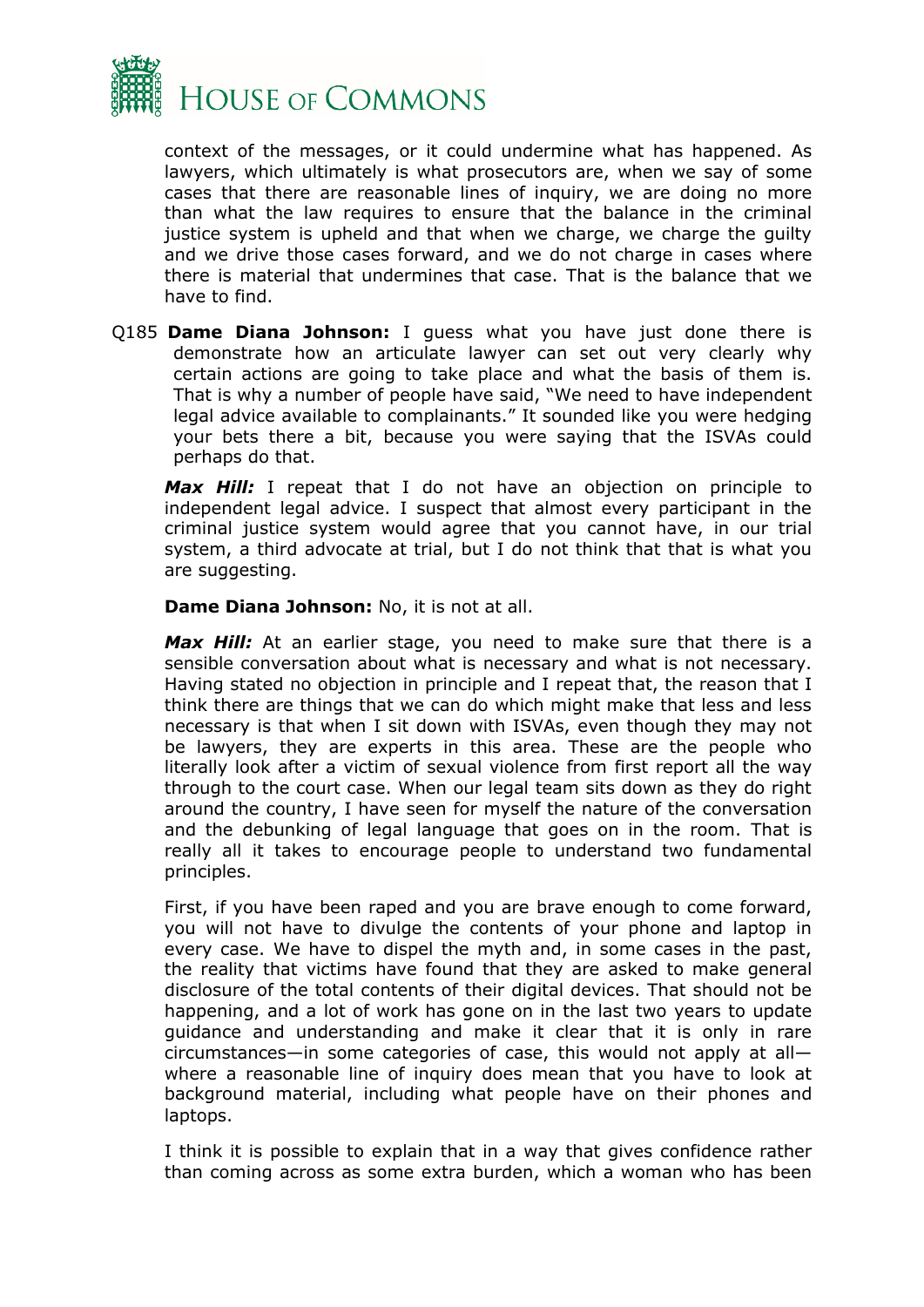

raped will find—absolutely understandably—hard to take. I could say more later about the sheer extent of the trauma that rape represents and the post-traumatic stress disorder that it sets up. We all have got to be alive to that and explain in human terms what is going on in an investigation and what will happen in a prosecution. We do have some real allies there, starting with independent sexual violence advisers.

Q186 **Dame Diana Johnson:** Okay, thank you. Can I just ask you about the end-to-end rape review? I just wondered what your view was about the ambition to return to rape prosecution rates of 2016 levels. Is that ambitious enough?

Max Hill: As a prosecutor, what I would be saying is that our specialist rape and serious sexual offence prosecutors, who live every day to review cases and to prosecute them, would want every viable case to be brought forward so that it can be prosecuted. Put that another way, the code for Crown prosecutors only asks two questions: is there sufficient evidence and is it in the public interest to prosecute. It is almost always in the public interest to prosecute offences of rape. It is hard, frankly, to think of any situation in which you would say, "This case is not in the public interest", so it is all about evidence. If we have the evidence, we will prosecute. That is the first thing to say and, I hope, for everyone to hear.

On actual volume, we are so far adrift at the moment. I repeat: only 10% of reports of rape ever come to the attention of the Crown Prosecution Service, so it would be naive to say that that should increase to 20%, 30%, 40% or 50%. In the Government rape review, there is an aspiration to return to 2016 volumes. What I have seen in my time in this job is that increases are flowing back. We of course could all debate whether that is enough, and whether it is quick enough. We are all conscious that we are still only receiving a small minority of these cases.

There are multiple reasons why the volumes are low. I have mentioned some of them. Our aspiration is to see the line continue to rise. I do find it difficult, though, and I suspect that anyone, being honest, would find it difficult, to predict exactly what number of cases will be reached and by what chronological date. For our people, who work all their days on these cases, all they would say is: "I'm not trying to make a charging decision on a certain number of cases this week; I'm trying to make a charging decision whenever and wherever I find sufficient evidence to satisfy the code test." That is their aspiration. That is what they are dedicated to.

Q187 **Dame Diana Johnson:** The Rape Review Progress Update, which I think you referred to, states: "Clear leadership of this work and accountability to the highest levels of government will improve cooperation across government and agencies to deliver on the agreed ambitions." In your opinion, is it clear who in Government is ultimately responsible for the implementation of the rape review?

*Max Hill:* The rape review came from Her Majesty's Government full stop, so what has been necessary is for all of us at our individual levels to pay attention to it and to drive our resources towards it.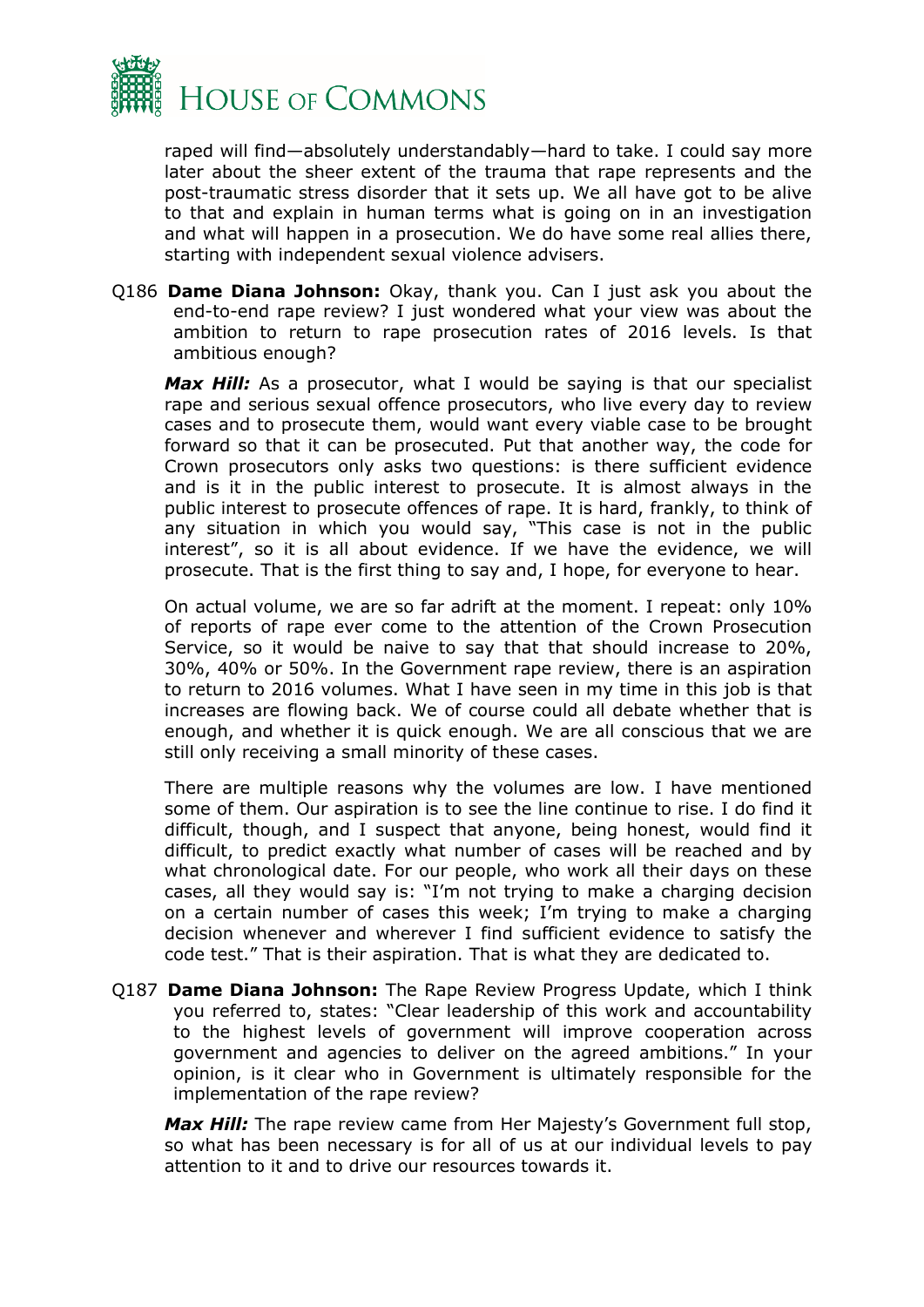

Q188 **Dame Diana Johnson:** Who in Government? I just want to be clear on who it is.

*Max Hill:* The three sections on the scorecard are the three components here that can drive progress: policing, which ultimately is under the Home Office; the Crown Prosecution Service, which is independent but is superintended by the Law Officers; and the Courts Service, which is also independent and works in conjunction with the Ministry of Justice. We are all invested in this, and when the rape review itself was published in the spring, in six months what we saw published yesterday was the first national scorecard, so there is evidence of that coming together.

Can I add that we have not sat on our independence? The Crown Prosecution Service is legally independent, set up by statute in an Act of Parliament. We have not said that we are not prepared to take part in a conversation. We have not said, "We won't talk to the police. We won't talk to the courts." I could elaborate on just how much is being done not only to have early conversations with the police to pull cases forward but then to have much better relationships locally, court by court, with those who are responsible for listing cases in court, because that is beyond our direct power.

Q189 **Adam Holloway:** Surely it is about justice, not volumes, targets and percentages. Surely it is about people who are innocent not being prosecuted and people who are guilty being prosecuted and found guilty. In your sense of the thing, what percentage of rapes that happen are being convicted at the moment?

**Max Hill:** If you look at overall volumes of existing cases, the percentage of rape convictions is 68%. That is the current number. At the start of covid I think it was 71%, so there has been a very small movement. I would suggest that that is a small movement. If you look at that in comparison with conviction rates for other offences, it varies offence by offence. Nationally, if you look at the total caseload of the Crown Prosecution Service, it is 80% or just above, so we are seeing a slightly lower conviction rate for rape, but I think there are reasons for that. The legal tests that we have to apply and the ways in which we have to satisfy judge and jury for rape are very particular.

Q190 **Adam Holloway:** Forgive me, but what is the figure for rape convictions last year?

*Max Hill:* Do you mean numbers?

#### **Adam Holloway:** Yes.

Max Hill: The numbers have been affected very significantly by covid. I think the fall that we have seen has been from a little over 3,000 in 2016 to 2,000 or just below.

Q191 **Adam Holloway:** So let's say the number each year is 3,000 convictions. How many would be convictable cases that you are not able to do because of the sorts of problems that you have outlined? In an ideal world, how many convictable rapes do you think are going unjudged?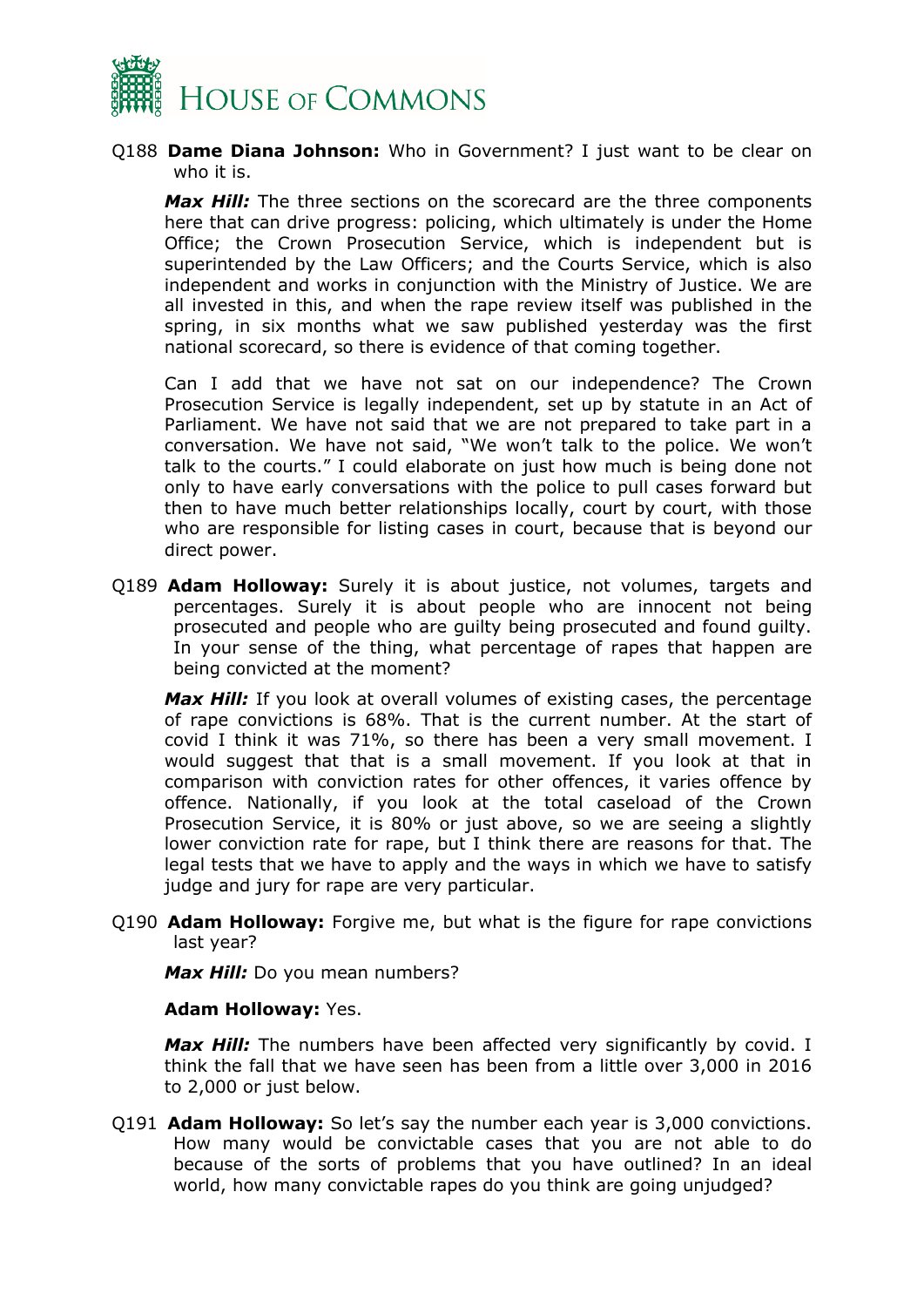

*Max Hill:* It is very difficult to put a number on that.

Q192 **Adam Holloway:** Of course, but do you have a sense of it?

*Max Hill:* I think we are working away to answer that through the Operation Soteria pathway. Just in a few phrases, let me explain. Over the last 12 months, we have sat down with police forces in a number of geographical regions—five of the CPS geographical areas. Starting a year ago this month—predating the Government rape review—we have launched at least one of these projects. In the policing sphere, most people are familiar with Operation Bluestone, which is an Avon and Somerset programme. What we see through those programmes and pathfinders, by experienced prosecutors sitting down with experienced police officers, is that it is possible to increase quite rapidly the number of cases that the system is looking at in a joined-up way. What you are seeing currently is that, because that has been happening for a year or less, the volume of cases charged or convicted is moving slowly.

Q193 **Adam Holloway:** Sorry to press this point, but what is your sense? Do you think we are convicting half the number of rapes that happen, a quarter or 10%? What is your sense of this?

*Max Hill:* To give you a published number, it is clear from the scorecard that in quarter 2, which is April to June of this year, the number of recorded adult rape offences—complaints to the police—was 11,300. Looking across the system, if we are able to charge only 3,000 and convictions are returned on 2,000, it is obvious that there are many more complaints of rape than there are cases that ever enter the system.

Q194 **Adam Holloway:** Again, sorry to keep going on, but I am not talking about complaints. From the standpoint of justice, those who are innocent do not get prosecuted, and those who are guilty should be prosecuted and convicted. What is your sense of the number of rapes that could be prosecuted and convicted but are not at the moment? Is it 10%, or is it 90%? What is it?

*Max Hill:* Genuinely, it is impossible for me, sitting in the Crown Prosecution Service, to say how many cases have been reported to the police—by definition, we have not seen them yet—that, if we did see them, would convert into charged cases. But I am confident that there are lots there. It is very difficult, though—it is actually impossible—for me to put a volume on that.

From the early indications from the pathfinder projects, if we can increase by 200% or 300%, in six to 12 months, the number of cases that we receive for consideration on charge, that is an indication that volumes can be brought up. I think that is a good sign, but to answer your question, it would be necessary for me or another prosecutor to look at all 11,000 reports of rape in a quarter of a year. We are neither resourced to do that, nor is the system set up in that way, because we have guidance between ourselves and the police. The police, a far larger organisation, have all the expertise in investigating rape and every other crime. Indeed, the police have the power to say when cases will not be capable of being taken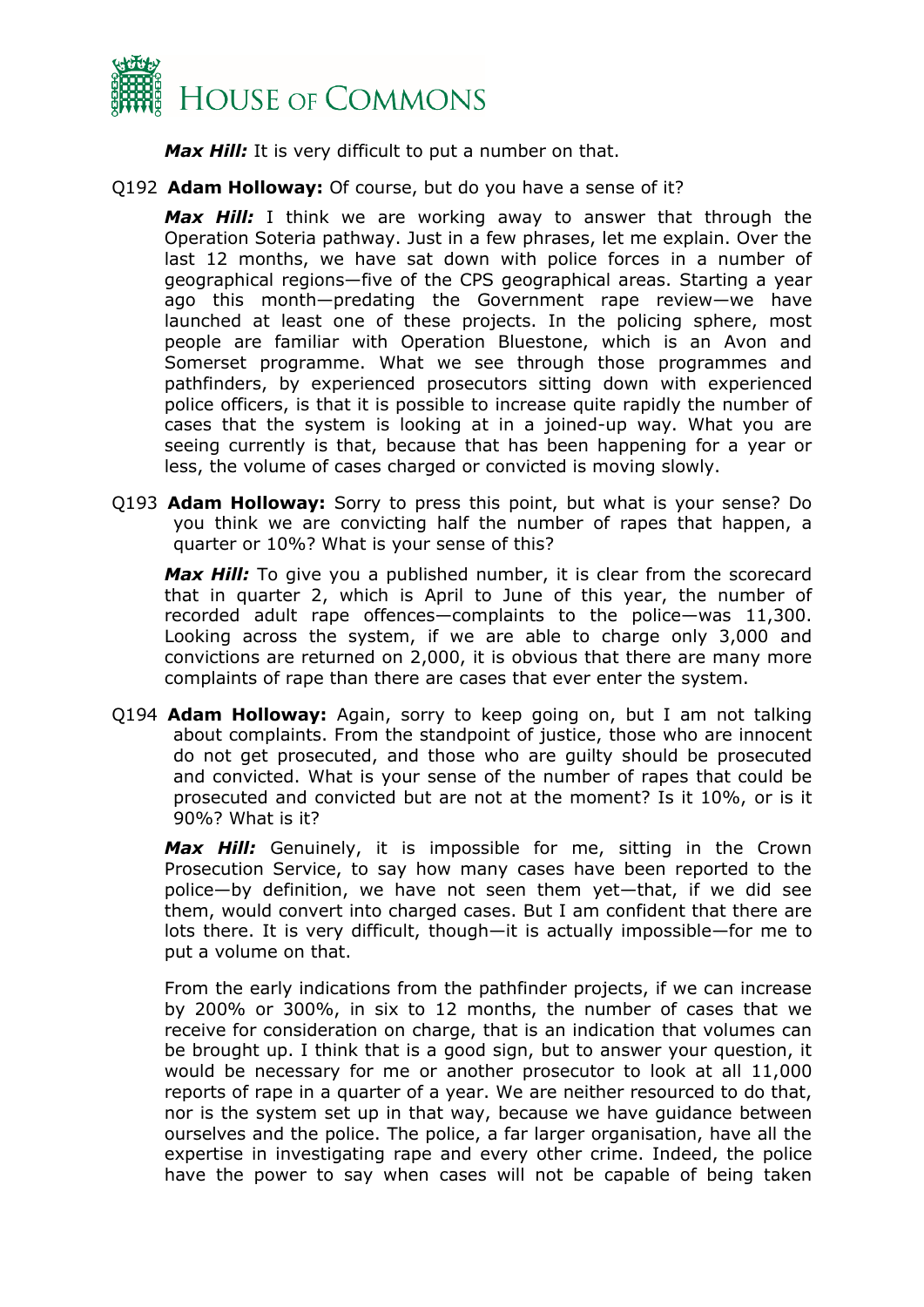

forward and to stop investigations, and that will continue. What I am interested in is those cases where the police can say, "We have a case here that has real potential. We have evidence that we think will satisfy the test to charge. Can we talk to you about it?"

What is different, as evidenced by the scorecards and all the structures in place now, is that that conversation is taking place earlier than ever before. On our side, we are making the biggest offer that we can and making ourselves as available as we can to have those conversations up and down the country. Ultimately, I am saying that I am confident that the numbers will rise, but it is impossible for me to put a number on that unless and until we see the cases.

Q195 **James Daly:** Good evening, again, Director. I should perhaps disclose that I am on the Justice Committee, and we have had a previous discussion on these matters. There is such a lot in what you have said. The first thing I want to ask about—hopefully we will both be straight to the point—is your statement, which I was rather stunned by. I could well be wrong, but I think you said, "when we charge the guilty". That is interesting terminology. If you are charging the guilty, there is very little point in a case going before a court. The job of the Crown Prosecution Service is, as you have said, to assess the test as to whether there is sufficient evidence to convict somebody. You are not charging the guilty, are you? You are charging people who are potentially not guilty, but where there is sufficient evidence to justify a charge. Would that be right?

**Max Hill:** I will take the criticism for trying to avoid the detailed language of the code. However, under that challenge, I will read to you the terms of paragraph 4.7 of the code for Crown prosecutors, which very clearly sets out the test. It says that "an objective, impartial and reasonable jury or bench of magistrates or judge hearing a case alone, properly directed and acting in accordance with the law, is more likely than not to convict the defendant of the charge alleged."

**James Daly:** That is not charging the guilty.

**Chair:** Potentially guilty, not guilty.

Q196 **James Daly:** Exactly, that is the point. It goes back to the questions that Mr Holloway was just asking. In one sense, there really is very little point in us talking about your conviction rate of 68% for the amount of cases that you charge, which is a ridiculously small amount compared to the number of complaints. The charging rate is about 1% in Greater Manchester. Just for the record, what is the charging rate for the whole country that you get through? What percentage of complaints come through to the Crown Prosecution Service?

**Max Hill:** What I can tell you is that the proportion of rape investigations that we charged in the last quarter was 69%.

Q197 **James Daly:** I accept that, but that is not the point I am making. You quoted this figure: there were 11,200 complaints of rape made during a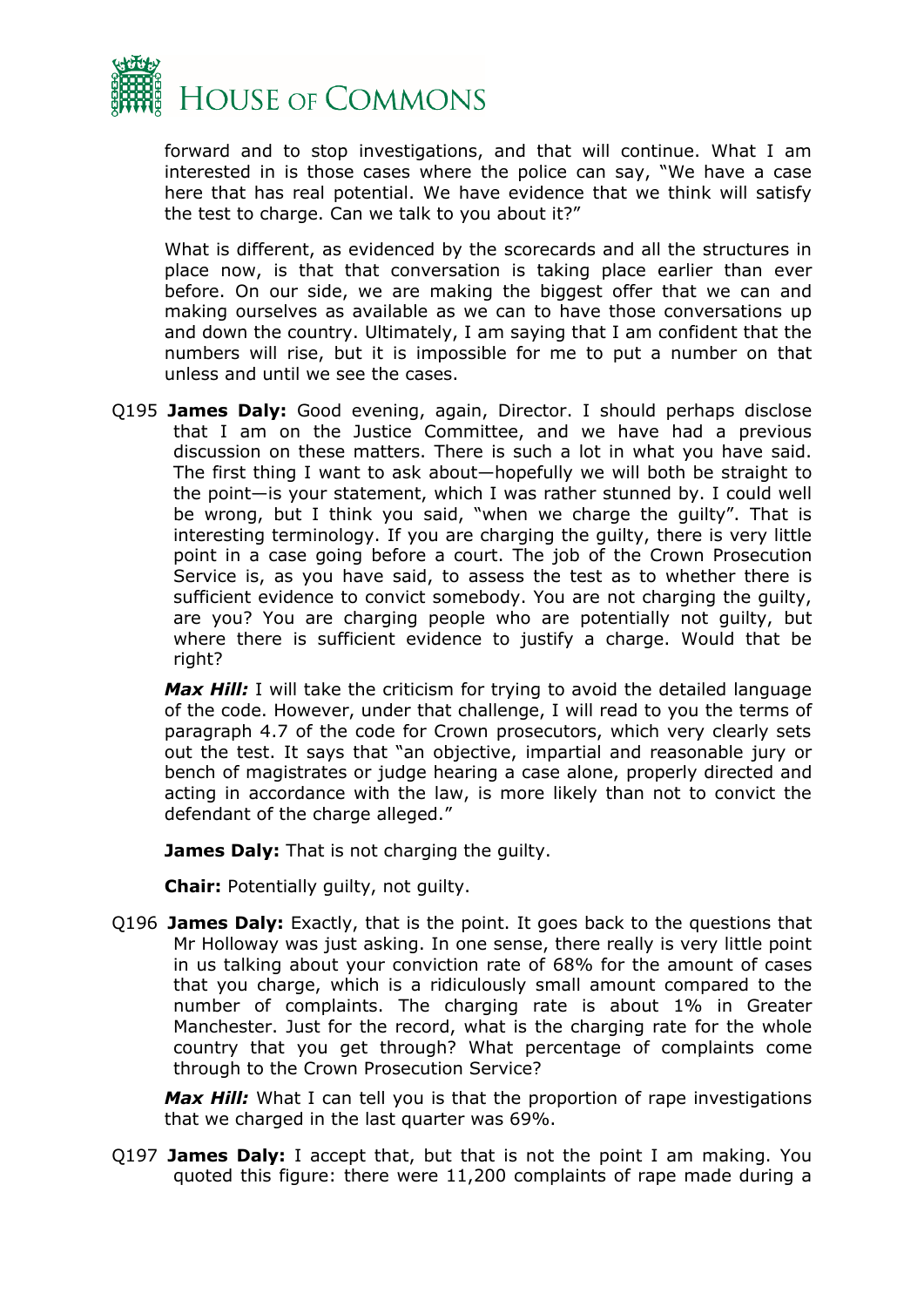

set time. I think my figures were that 3,000 of those were referred to you. Is that correct?

*Max Hill:* I am not sure—

Q198 **James Daly:** Rather than messing around with numbers, I will just ask you a straightforward question. From the latest figures you have, you are aware of the total number of complaints of rape made to the police. What percentage of that total number is referred to the Crown Prosecution Service?

*Max Hill:* Around 10%.

**James Daly:** It is around 10%.

Max Hill: And of that 10%, by proportion, we charge more than two thirds of the cases that we see.

Q199 **James Daly:** So, give or take, somewhere between 6% and 7% of the total number of complaints that are made to the police end up in a charge.

*Max Hill:* Yes.

**James Daly:** The figures show that the conviction rate for that 6% is about 68%.

*Max Hill:* That is right.

Q200 **James Daly:** I have never been very good at maths, but we are then getting down to somewhere between 4% and 5% of the total number of complaints of rape in this country leading to a conviction. I am a pretty naive fella about these types of things, but that, to me, is appallingly bad. Would you agree?

*Max Hill:* Yes, I would agree. Let me be clear: the opportunity that we all have through these scorecards and the joint working is to make it clear, as you helpfully have, that there is a lot more to do. We have to look right across the system, rather than concentrating on one place only.

Q201 **James Daly:** Director, I understand that. You are an eminent lawyer, and I genuinely have the utmost respect for the job that you are doing. We politicians get, quite rightly, challenged, shall we say, on many things that we do, but one of the things that we expect when we question is a basic level of competence in respect of a job—nothing miraculous, just the basic level of competence. When you come in front of us and say that the police should have an offender-centric approach and that's a revolution—an offender-centric approach? I am staggered that that hasn't been the way these matters have been approached for the last however long it has been.

If you do not take into account the nature of the offender—and one of the things that you actually said, which is extremely significant, is that you seemed to suggest that instead of actually concentrating an investigation on what the offender has done, the police seem to be concentrating on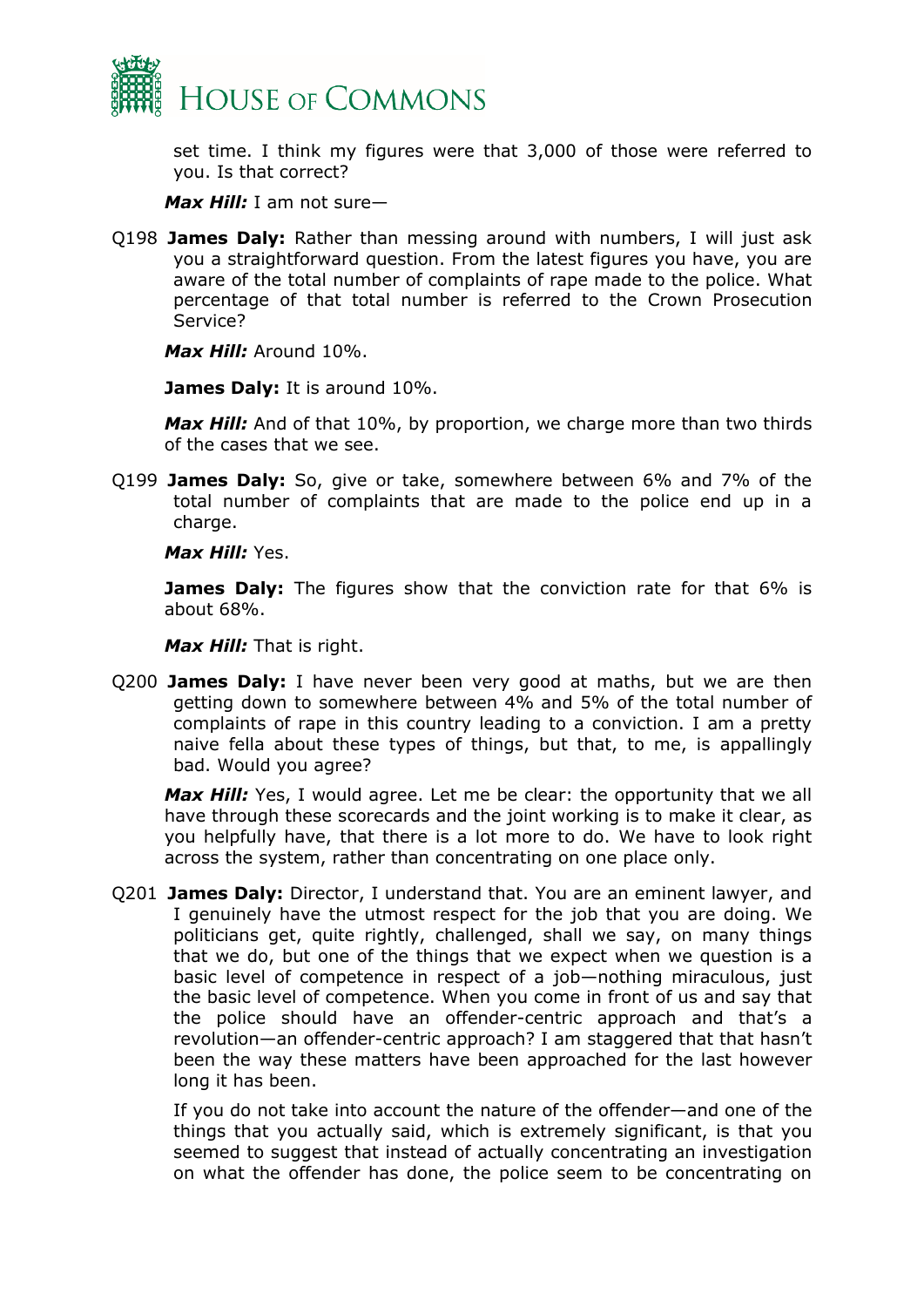

the character and nature of the complaint. Very helpfully, you are nodding. That is what you are saying, effectively, isn't it?

*Max Hill:* I am not saying that in every case the police are investigating wrongly. I have not come here to point the finger at the police; I have come here to accept the very real responsibility that we have to do everything we can. But it is a fact that in the past there are examples where cases have been investigated from perhaps only one perspective when if you had looked at it from another, you might have actually been able to change the outcome.

Q202 **James Daly:** I understand that, and that is a very fair point, but when you also say to us that one of the things that police officers and the CPS could do is perhaps have a phone call at an early stage, it is hardly what I would suggest as revolutionary stuff. As you know—we have both been doing this. I did it for 16 years and I am certainly aware that during that period of time phone calls were being made. This is nothing new, so you are not coming in front of this Committee and telling us that we have got a new way of dealing with this matter. It is just incompetence; it is an incompetent way of dealing with matters. Can I ask you this? Release under investigation—how many cases of rape allegations in England and Wales are currently released under investigation?

*Max Hill:* You have asked me that question before, in front of the other Committee, and I said then and say now that I do not know and I would not know, because if a case is released under investigation by the police, that means it does not come to us, so I cannot give numbers. What I can say is that it is quite clear, since 2017 and the police Act legislation of that year, that there has been a very substantial increase in the use of release under investigation, as opposed to a Bail Act approach, where an investigation will go on with an individual subject to bail conditions. We are now waiting—because all of this legislation is not for us but is for Parliament—for the current courts Bill to go through and to see whether there are differences in approach which might reduce—

**James Daly:** I understand that—

*Max Hill:* The number of cases released under investigation.

Q203 **James Daly:** I am terribly sorry to interrupt, Director, and I am not trying to be difficult here, but it goes back to what Dame Diana was just asking you about. If you are saying to us as a Committee that you need a joined-up approach—this is the relationship between all the agencies, including the Crown Prosecution Service and the police—the fact that you do not know, and feel that you should not know, the number of cases that are being investigated by the police is frankly—"worrying" is probably the nicest way to put it, because you should know that as part of your role. RASSO does not work; none of it works unless the Crown Prosecution Service are proactively involving themselves in how the police are investigating rape allegations in their area, because on the logic that you have just said, this is allowing the police months and months and months, if not years, to allow investigations to slip and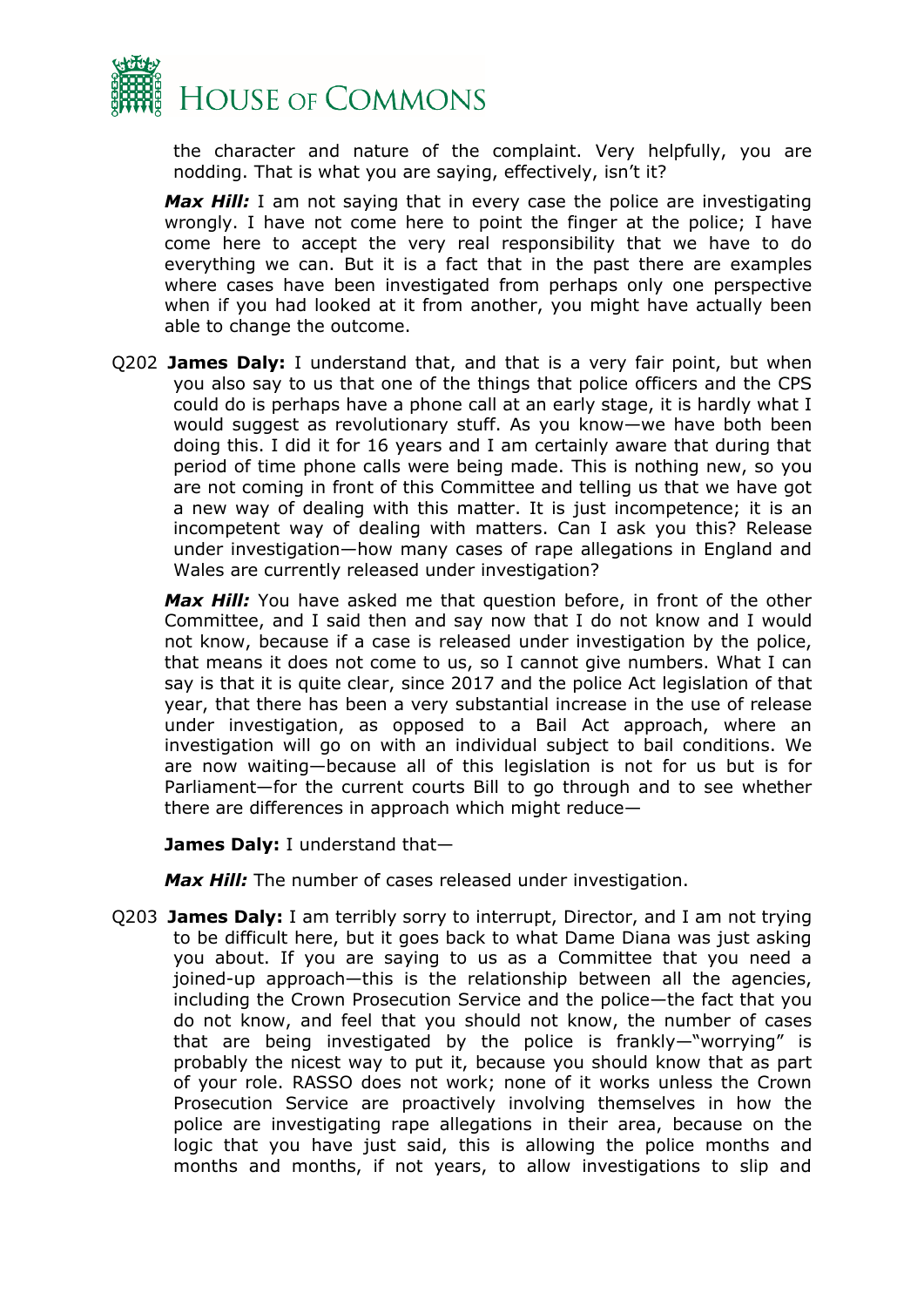

nothing to happen. While that happens, victims, complainants everybody involved in the system is being let down. Would you agree with that?

*Max Hill:* I have said and absolutely maintain that we need to continue the focus, to increase the numbers, to do better in terms of outcome and to give greater support to victims. I do not go so far as to say that in each and every case, with every report of crime, that must automatically be reported to the Crown Prosecution Service, which is far smaller than policing in this country. What we have done and continue to do is give guidance and training as to the circumstances in which we encourage the police to come to us—for example, for early advice on how to conduct their investigation. Some of that is mandated by the Attorney General's guidelines on disclosure, which have been in place for almost exactly a year, and my own guidance on charging, which went to a sixth edition on new year's eve last year.

Q204 **James Daly:** Can I ask you one final question? You have been very clear in respect of that. When Mr Holloway asked you the questions, you said— I am sorry again; I do not have the exact figures, but they are on the record—let us hope, or whatever phraseology you used, that we are able to increase the throughput from the police to the Crown Prosecution Service by 200% to 300%; I may have got it wrong, but it was a figure such as that.

Now if we take it that that is your intention as an organisation to increase the number of cases that are coming through, and as Mr Holloway pointed out, those cases—I think we accept—are potentially cases that could be charged, because 90% of the rape allegations are disappearing into the ether; you have not even looked at the strength of the evidence of those. So, half of those could pass the charging standard.

I just want to know, specifically, how are we going to do it? How are you, as the Crown Prosecution Service—if you do not know what these cases are in relation to investigation, how will you get them in front of you for advice?

*Max Hill:* What we are here to do is to say, whether it is rape or any other offence, "This is what the law requires if we are to prosecute. These are the legal elements of the offence. This, therefore, is the proof that a court will require of a charged case." In the documents that I referred to, including the charging guidance, we make that very clear.

There are many cases—many investigations—where the police, on their own, are perfectly capable of reaching a conclusion about which cases can come forward and which will not. Indeed, as a national statistic, about 63% of all of the crime charged in this country is charged by the police and not by the Crown Prosecution Service. So it is only a minority of cases that do come to us—

Q205 **James Daly:** I do accept that. However, there is no way in 1,000 years that 90% of rape convictions should be discontinued before they get through to you. The question therefore for us here is this: at least with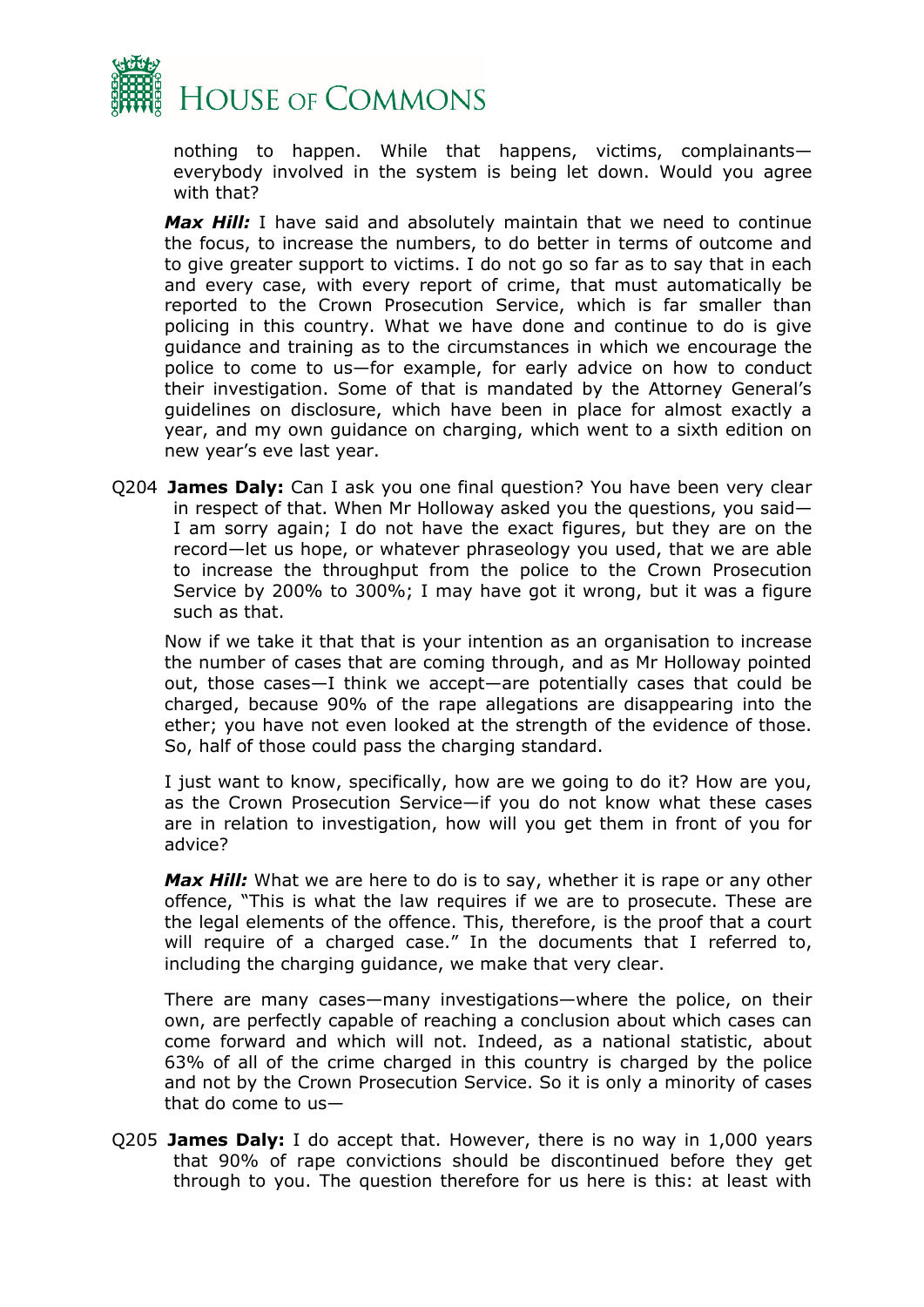

those cases that should come through to you or your organisation, how does that happen? How do we—as a Committee—make sure that happens? If we have to go to the police and ask them, "What are you doing about it?", we willll ask the police. But RASSO is all about joined-up working. If you are not having an input into how that will happen, we will continue to have this problem for the next however many years.

Max Hill: Let me try to answer that by giving you an example from Operation Bluestone. I went to Bristol two weeks ago and I sat in the CPS offices in Bristol and talked to our RASSO unit—our rape and serious sexual offence prosecutors—alongside two senior officers from Avon and Somerset police. That is a very good sign, that in one room you have investigators and prosecutors. And I was taken through what is called the gold standard investigation and response to RASSO. It is actually capable of being drawn up on an A4 sheet of paper.

What stands out to me in that document that I had not seen—it is a police document; I had not seen it until two weeks ago—is that there are five occasions on that sheet of paper where there is specific reference to going to the CPS to have a conversation, to seek advice, to take the case through. I take that as a really good sign; I think it is an excellent initiative by Avon and Somerset police. It has been picked up rapidly by our RASSO unit. It is being replicated in the Operation Soteria pilots. If I had been looking two years ago, I am not sure that I would have found five reference points where there is a reminder to investigators to check in with the CPS.

So, that is the structure that is being put in place. That is why I say I am confident that we will see more cases coming through. I just find it very difficult to say exactly what the volume is going to be, because we will have to wait and see.

Q206 **Chair:** Mr Hill, I want to come back to those figures, but can I just ask you about communications with victims and survivors, from whom we have had a lot of fairly critical evidence? Let me quote to you one witness named Emily. She described the CPS thus: "The police process is difficult enough, but the CPS almost feels like a completely disembodied thing that sits above that. It's even harder to get in touch with or even more lacking in empathy...it does kind of feel a bit like your case just gets sent off to this big formidable body of people that you have no idea what they look like, who they are, what their job is. And it's never actually even really explained to you what the CPS are meant to do, and how they make the decisions that they make."

Is that fair comment from Emily? What would you say to Emily? Why have we got to such a position, if that is a fair assessment of how victims view the system?

Max Hill: If Emily was here today, I would say sorry to her. I am sorry that that was her experience and that was the way that she feels. I would not second-guess what she is saying, because she clearly thought about this; she has lived through a traumatic experience and that is the outcome for her. It is very important that all elements of the criminal justice system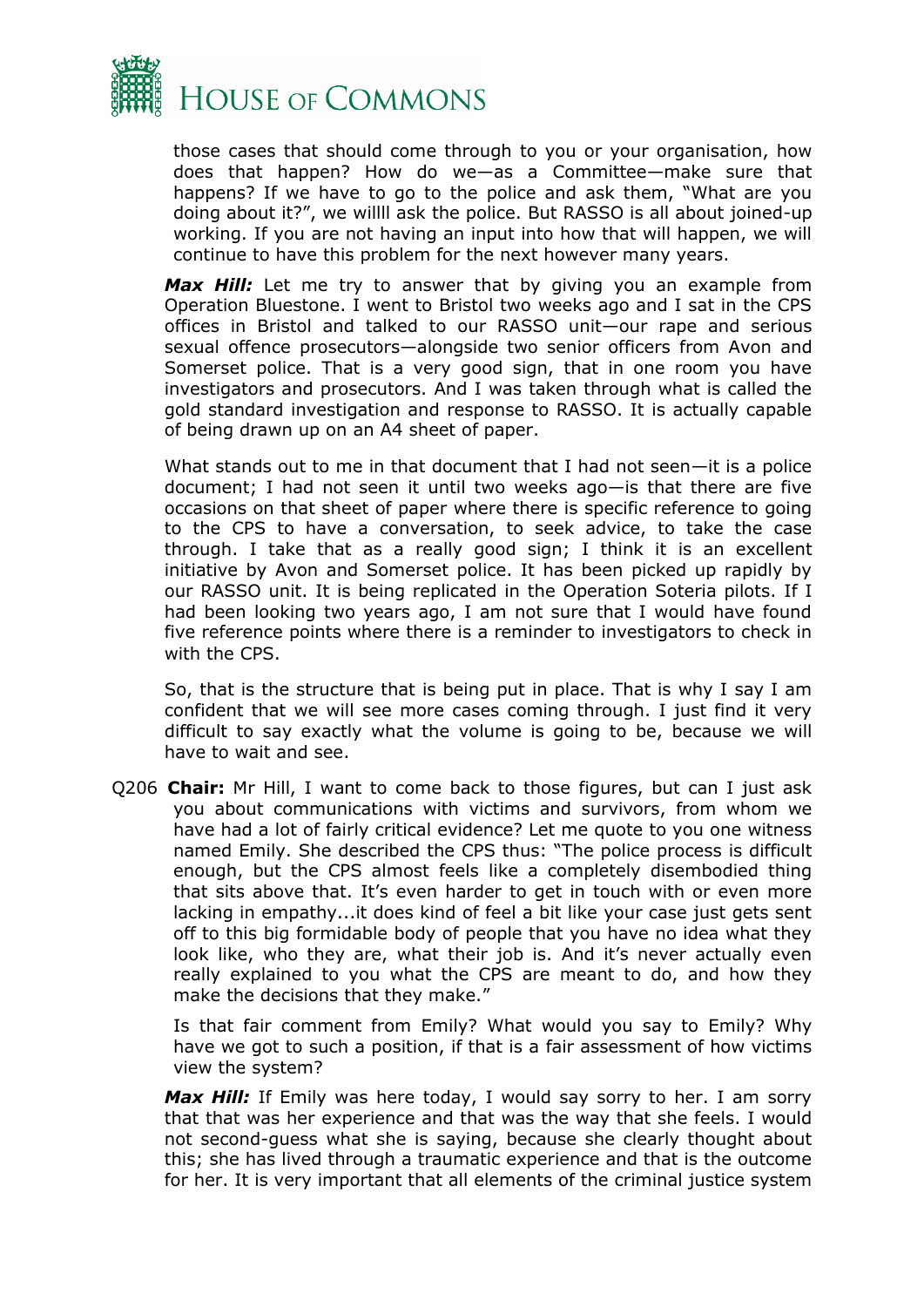

express some humility about that and make it very clear that we are sorry that that was her experience. We are determined to improve on that for all the Emilys who come after.

Q207 **Chair:** That all sounds good, but what does it actually mean? That case is not untypical; if it were an outlier, there may be some excuse for it but it is not. We have heard similar feelings from many victims and survivors who have given us evidence. How does the CPS get to be, on the face of it, such an unfriendly user organisation? What specifically will you be able to do in the near future so that you can go back to Emily in X number of years to say, "Are you happy now that if you came to us afresh, that would be very different?"

*Max Hill:* It was clear to me, although Emily, Rachel and Susan did not mention dates, that their lived experience had spanned a number of years—it is difficult for me to say how many. I am sure they are representative of past cases. What has happened more recently are a whole host of things that should make their experience far less likely in future. That starts with the fact that at the CPS, for the first time ever, alongside our operational plan and strategic plan for the whole organisation, we have a specific RASSO 2025 strategic plan for how we approach these cases as opposed to any other. The way we communicate with victims is one of the headlines of that strategic plan that we put in place, under my leadership, a year ago.

From there, we go to the joint national action plan announced at the very beginning of the year, before the Government review was published, between the CPS and the police where, again, the way that we look at and communicate with victims, spanning prosecutors and investigators, is a key part of the joint national action plan.

From there, we go to the framework published later this year for independent sexual violence advisers, which I have mentioned and shall not repeat. We are focusing on those good people who can communicate sometimes better than us or police officers with survivors of rape.

But to bring that back home to the CPS itself, I accept your challenge. We are not faceless or emotionless. Every time I go around the country to sit with our RASSO prosecutors and their support staff, I find people who absolutely understand the trauma that victims go through and who want to do everything they can to help. What I am saying is that we are reviewing what we do in communicating with victims. That has been necessitated by our own inspectorate reports, which have looked at the outcome letters that we write to victims. It is clear that there is room for improvement there. I accept the challenge.

**Chair:** Okay. We have heard a lot about frameworks, initiatives, joint operations and whatever else. That all sounds good, but I am concerned about what that means in practice to someone like Emily. In all that, you have not mentioned anything to do with counselling and support services for survivors. We have heard from survivors that they can be advised not to have particular forms of counselling until after the trial, which is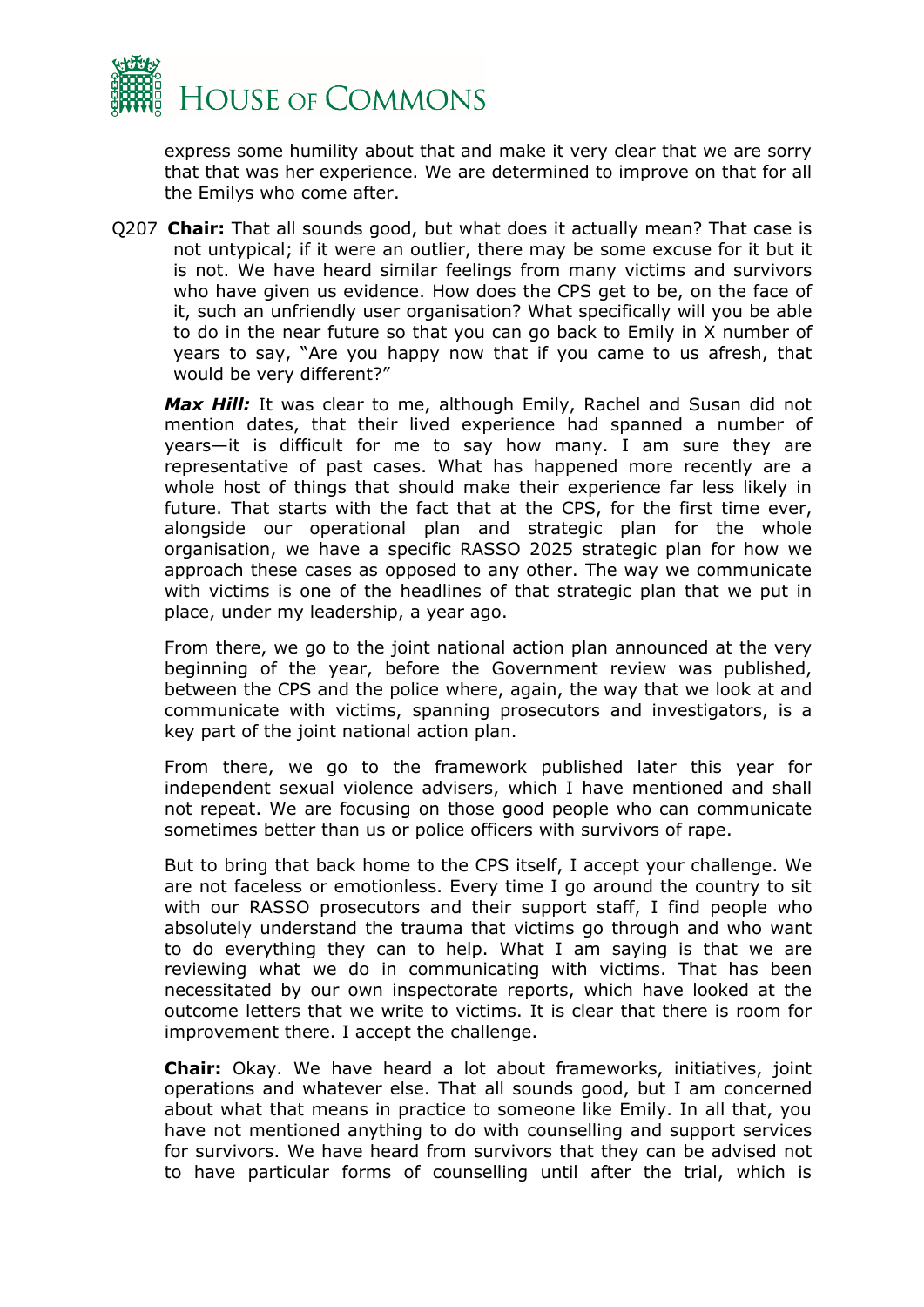

impacting on their mental health. It is particularly important to keep them sticking with the process, which goes on for so long, which was my opening gambit to you.

I gather that the CPS has been consulting on draft guidance around pretrial therapy for victims. Is that the case? When are you going to make some announcements? Why haven't you mentioned it up to now? It is quite a practical thing that lots of women like Emily might just have benefited from and which would have given them a rather different picture of the CPS than they have actually got. I have no doubt that there are some really good people that you have met, seen or sat next to and who are working for your operation around the country. I am trying to understand why the system does not allow them to be able to do what I am sure they want to be able to do on behalf of victims and survivors, as you described. Clearly, for some reason, the system does not enable them to do that.

Max Hill: I could talk about resourcing here, and the money and the people available, but really, to address what you are raising—thank you for raising it—I need to talk about what sort of trauma sets in when a victim goes through an offence of this type, which we do understand. To answer your question directly, we are going to publish revised guidance on pre-trial therapy. Let me be absolutely clear: I disagree with advice that people should not seek therapy pre trial. I say the opposite is necessary, drawing on expert advice that we have been using to train our prosecutors for a year or more now on the neurological impact of trauma. Materials are available to our prosecutors on exactly that and have been in place for a year. We know, and our prosecutors know, what happens to the brain of a survivor of serious crime. The emotional trauma makes it difficult for them to remember what has happened and order the events in their mind.

**Chair:** Which is part of the problem, as we discussed.

*Max Hill:* That is not because anything that they are saying is untrue. That is the effect of the trauma.

Q208 **Chair:** We all appreciate that. When is that guidance coming out?

Max Hill: The only reason why it has been suspended is because we have a consultation on the victims' Bill, which was announced a couple of weeks ago. There is to be an eight-week consultation on that. There, as in some other areas, we have to be sensitive to the will of Parliament and the steps that Parliament may take, and try to time our guidance accordingly. We have been doing the work on training in neurological impact for our prosecutors. We know that pre-trial therapy can actually put someone in the best position to give evidence in court, to tell their truth in court. It is not in any sense counter-productive to their case.

Q209 **Chair:** So it is ready to go but is being delayed because of other activities within Parliament. Is that what you are saying?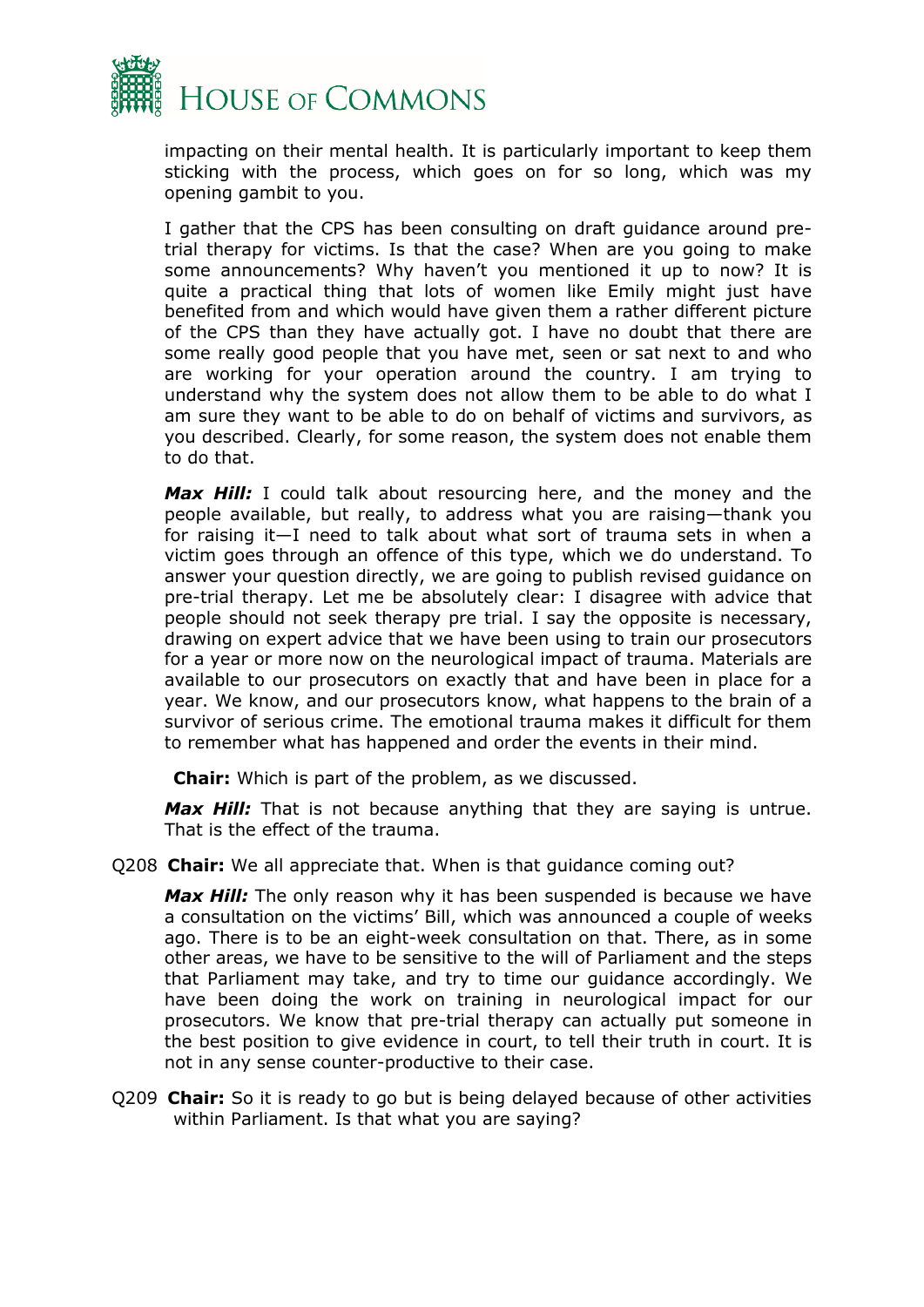

*Max Hill:* Effectively, yes. I am saying that we have to look at the timetable of other events and try to make sure that we answer in the right sequence.

Q210 **Chair:** But if that consultation was not happening, you could produce that at any time now?

*Max Hill:* Yes, absolutely.

Q211 **Dame Diana Johnson:** Following up on that point, why can you not publish it? I understand that there is the victims' Bill consultation, but this seems quite a specific ask. I do not quite understand why there is a consultation on the victims' Bill.

Max Hill: It is a wide-ranging consultation on what support should be offered to victims at all stages of the process.

Q212 **Dame Diana Johnson:** But this is a specific request, and you have been looking at this for a while.

*Max Hill:* We have, but as with the Government's rape review, the courts Bill, which is still going through Parliament, and the victims' Bill, there are circumstances in which it is not always possible for us to publish what we might wish to. However, I reiterate that we give guidance to our prosecutors. We sit with experts so that when our prosecutors are going through accounts given by victims, they factor in the sheer mental trauma and anguish that a person has been going through.

To add to that, on disclosure and interrogation of private information, we are very keen to extend that to notes that are created during counselling sessions. What I cannot do is give an absolute guarantee that there are no circumstances in which counselling notes might have to be disclosed at a later trial, but those are very specific, exceptional circumstances. I think a lot of people perhaps feel that if they go into counselling, anything and everything they say to the counsellor will end up being disclosed in court. That is not the position. There are some circumstances where the legal tests that we have to apply can lead to disclosing all, or part, of what takes place in a counselling session.

However, in the vast majority of cases, the positive impact of counselling is that it allows the victim to tell her account in court, and it allows us to assess the ways in which further support might be needed, through special measures or assistance in court, when it comes to trial. We are already looking at that, and there is already guidance out on the neurological impact. We will try to bring forward the pre-trial therapy piece as soon as we can.

Q213 **Dame Diana Johnson:** Okay. You have stressed quite a lot that you are independent. I am thinking that you could use that independence and bring that forward.

I will ask you one other question. You have talked a lot about the relationship with police forces, and being able to work constructively with them; can you confirm that the best model, and the best service to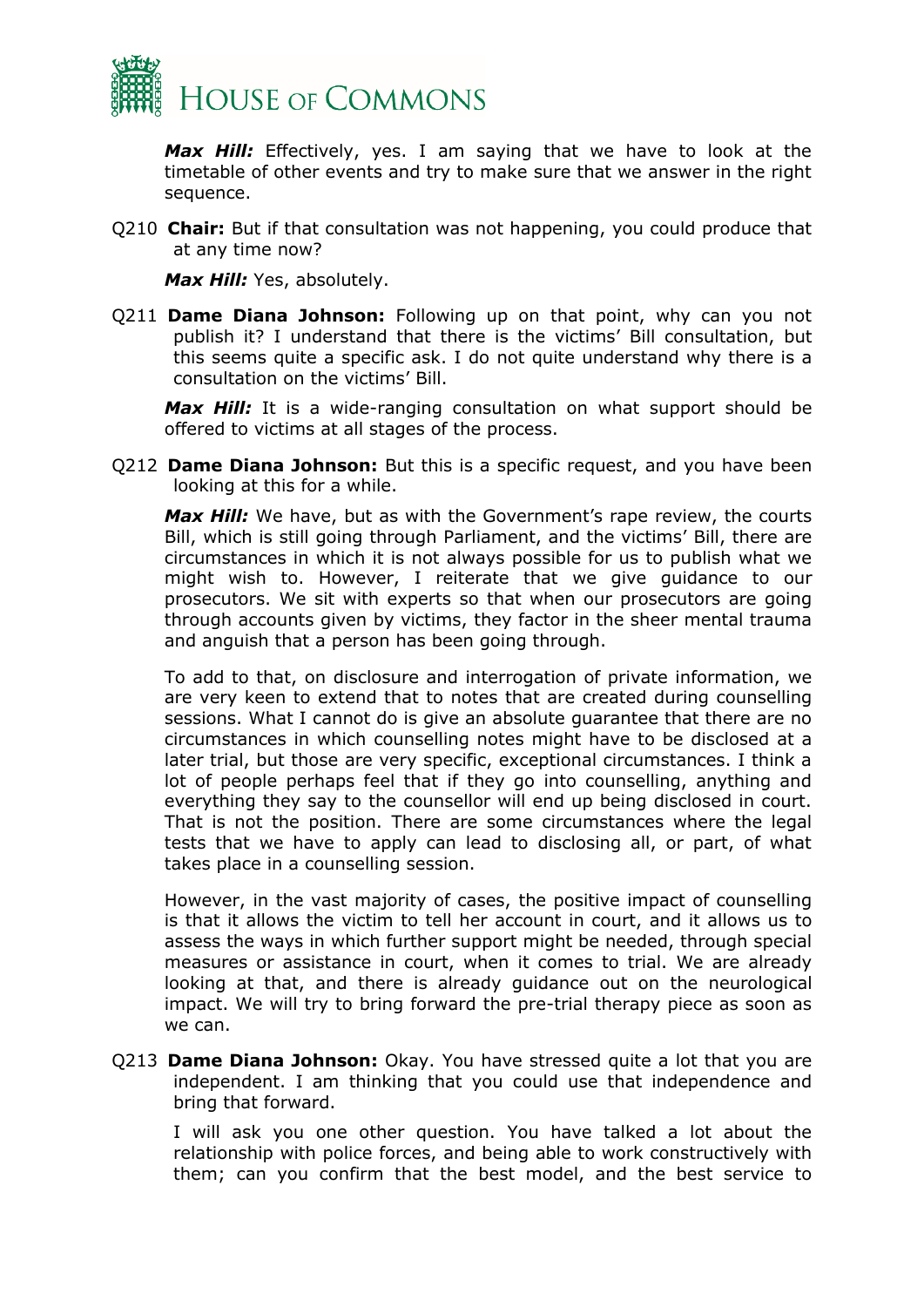

victims, is where there is a RASSO team within police forces? Is that the best model that the CPS have, in terms of communication and the ability to provide a good service to complainants?

*Max Hill:* We could not prosecute rape without dedicated prosecutors, and it could not be investigated without dedicated investigators. You need specialists on both sides.

Q214 **Dame Diana Johnson:** Are those police forces that do not have specialist teams a problem?

*Max Hill:* We often use the word "gatekeeping"; it is a problem if they are not applying gatekeeping. In many of our geographical areas and in many of our offices, we will invite an officer or two to come and sit with our legal teams, so that when we are reviewing files that have been received from the police, we can talk to the police team about what more may be needed and why there is a problem in not charging that case immediately.

What I am seeing in the Soteria projects is building on that again. In Avon and Somerset, to give one example—it is not the only example—I am seeing gatekeeping, or supervision, by suitably experienced officers at the point before investigation files are transmitted to the police. Beyond that, I do think we have to be sensitive to the needs and resources of policing; it is not for me to dictate precisely what sort of police officer might be asked to assist in an investigation into sexual offences. I do not have the power to direct the police or to say how it should be done.

Q215 **Dame Diana Johnson:** No, you do not. However, you can say what works and what is most effective.

Max Hill: What I can say is, "Use every opportunity to come to the CPS for advice, and when you are progressing to a stage where you are able to send us the result of the investigation for us to conduct our code test, have another conversation then and ensure that suitably qualified police officers go through the material before it is sent to the CPS." That can only streamline the system. In area after area, that is the model that I am seeing. In our south-east area, with Kent, Surrey and Sussex police, that is what we put in place—a great relationship with policing in all three areas. We are seeing that sort of model, which I believe will drive good results.

Q216 **Chair:** I want to come back to the numbers—without going through all the various percentages again. Notwithstanding your comment about resourcing, which has been a common theme that has come up, even with more resources, how would it be dramatically different? There is a disconnect—which is one of the criticisms—between the police and the CPS. We have heard accusations that the police are only submitting those cases where they feel there is a much higher than normal chance of getting a successful conviction, in order to "massage" the success rate. This would suggest that there are an awful lot of cases, as Mr Holloway was trying to get at, that really should have ended up going to court, and for which there was a good chance that the perpetrator would be found guilty—but it is not suiting the situation.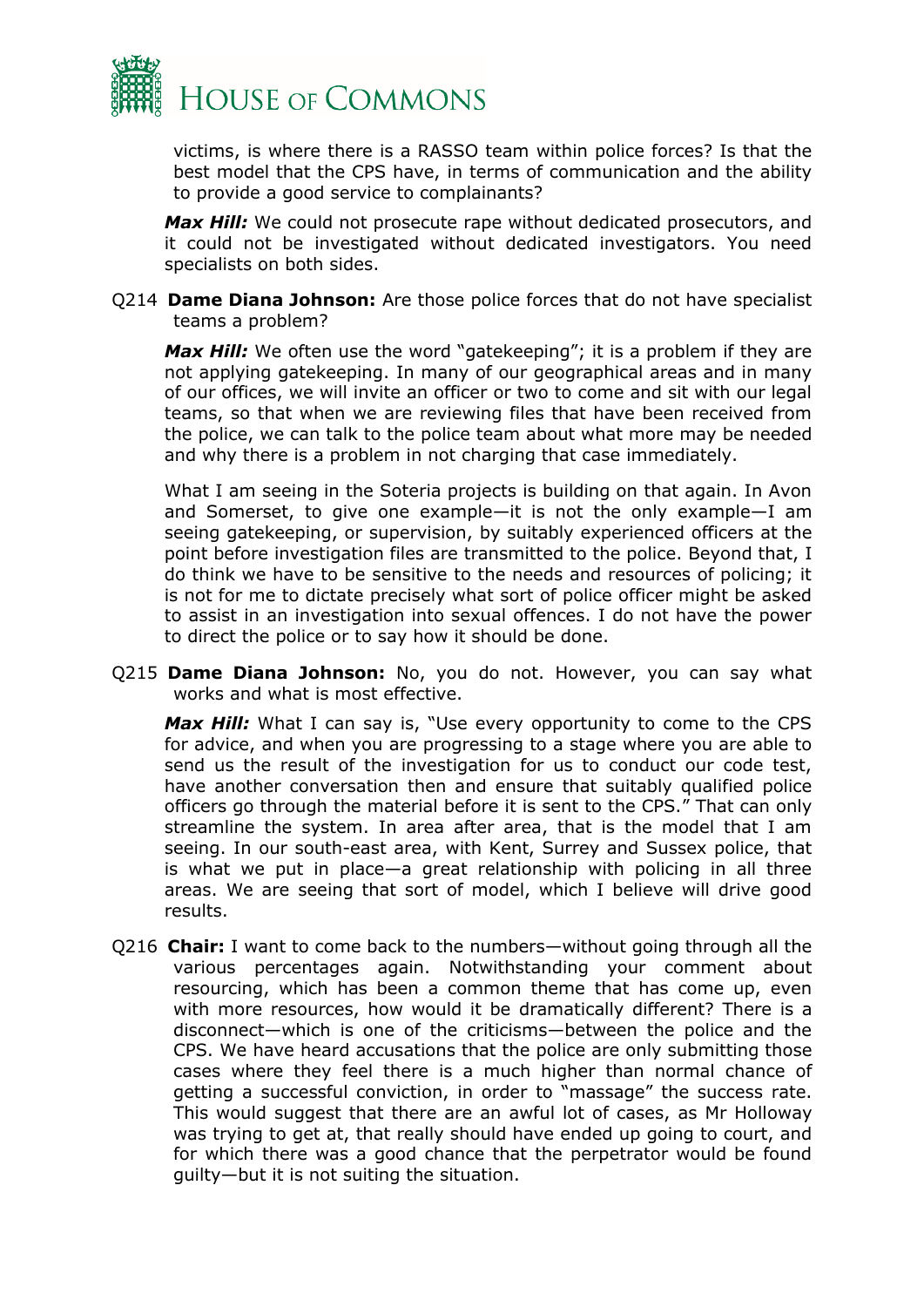

If you had the resources, do you think that a much greater role would benefit the CPS? Would it benefit the CPS to have early sight of some of those 80% of cases, or however many it is, that do not get to your office? You could almost do some sampling of some of the complaints that come to the police for investigation, and say, "Hold on, that one actually looks more serious than one that you gave us last week." Would that be a useful use of your time if the resources enabled it?

Max Hill: I have to say that in order to look at every allegation of rape, given the headline numbers, you would need a Crown Prosecution Service several times larger than it is now, and I am not asking for that. Nor am I asking for the Crown Prosecution Service to have the power to direct the police. What we are here for is to give guidance as best we can, in writing and in person, to help to ensure that those cases that should be brought forward are brought forward.

Q217 **Chair:** I understand that. What I am trying to get you to say is that, if the CPS were to be able to display an interest in cases that the police are not progressing to court earlier, it might give you a better ability to judge that the police are giving you the wrong cases, or not giving you enough of the right cases. I entirely respect the integrity and the independence of your service against the police, but you are both trying to do the same job: you are trying to put perpetrators behind bars.

Despite all the witnesses that we have had, from eminent legal professionals to police witnesses and, most importantly, victim witnesses, I am still struggling to understand where the system is allowing such an appallingly low conviction rate, which is acting as a severe deterrent to victims coming forward, because they think that it is just not worth it for all the grief that they are going to have to go through. That sort of partnership and dual assessment of things when they come in the front door strikes me as an improvement. I wonder whether, if you had the resources to do it—notwithstanding the independence of both parts of this—you think that it would be a good idea.

Max Hill: Given the size and scale that you are rightly asking about, we need to take it in stages and look at what works. What is new about the last 18 months to two years are all the pathfinder projects, as they are called, which are trying a new model—the gold investigation model that I referred to in Avon and Somerset, and the way that we sit with police teams across our south-east region. We need to look at the outcomes from those projects, see what works and then see what should be done nationwide.

To those who say, "That's too slow," I agree. I will go this far: it cannot be right that nine out of every 10 rape complaints have no prospect of arriving in the courts. That cannot be right, but we do not see nine out of 10. My experience very recently is that we are seeing increased numbers and, through working together and the guidance that we produce, we are seeing a better appreciation of what the legal tests are and how cases can be built. That takes us to offender-centric approaches, etc.

Q218 **Chair:** My point was just about trying to get an acknowledgement from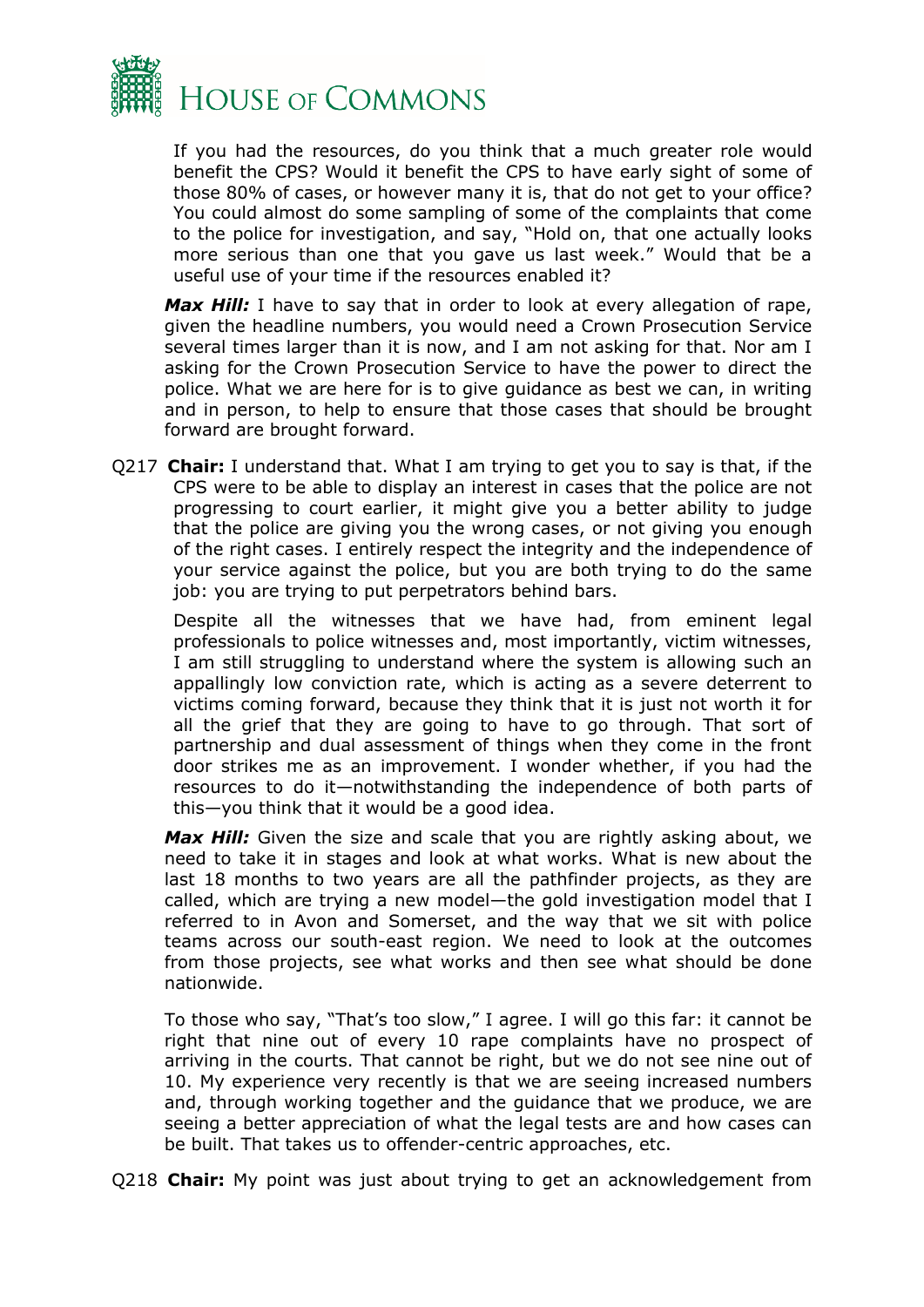

you that your being able to sample-see some of those nine out of 10 might benefit everybody in making sure that that figure is lower and that there are some strong prospects coming forward. I will ask you two short things specifically and then we will end with Mr Daly and another question.

How much has the whole situation been complicated by historical sexual abuse cases post Savile from October 2012? We know that a lot of historical sex abuse cases, including for children, have come forward post various high-profile grooming gang cases. It has also, perhaps, emboldened some more recent victims to come forward who previously might not have done because of the higher focus that sex abuse cases have had. Of course, historical sex abuse cases are much harder to get a successful prosecution in, for all the reasons involved when you are going back 20, 30 or 40 years. To what extent can you attribute these lousy figures to historical cases being much more part of your workload, and the police's workload?

Max Hill: Historical or non-recent sexual offences are undoubtedly an important part of the picture, but I would not characterise that as a problem. Indeed, our very experienced and dedicated prosecutors are adept at taking strong cases to court—as you say, they are sometimes many decades old. What that means is that we should not look at the offence of rape as being capable of a "one size, one solution" here. There are a huge range of possibilities in terms of how cases will be investigated and how long they will take, and when you put together the historical or non-recent cases with all the contemporary or recent cases, there are often different timelines and different solutions, depending on what you are looking at. You are right to say that if you put it all together particularly at a time when the system has been so challenged through the range of things I mentioned, including covid and financial resource—that has undoubtedly played a part in the overall picture that we are discussing today.

Q219 **Chair:** Okay, but you would acknowledge that historical claims—however you want to define them—are a greater part of the mix than they were, say, 10 years ago, when Jimmy Savile was just an amiable, eccentric disc jockey rather than a serial sex offender.

Max Hill: Yes, I think it is undoubtedly true that high-profile, significant cases, perhaps looking over past decades, have the effect of encouraging others to come forward. That is one of the reasons why I would not support the call that many make for anonymity when it comes to cases, because experience shows that, actually, people will come forward and tell the truth about what has happened, and a stronger case is built as a result. Therefore, from the Savile cases onwards, it is true that there was a very significant rise in the amount of time that was required in the Crown court each year to deal with those cases. But I am not complaining about that.

Q220 **Chair:** No, I am not trying to drive away business. I am just trying to get the complexion of it. Anonymity is a whole different subject, on which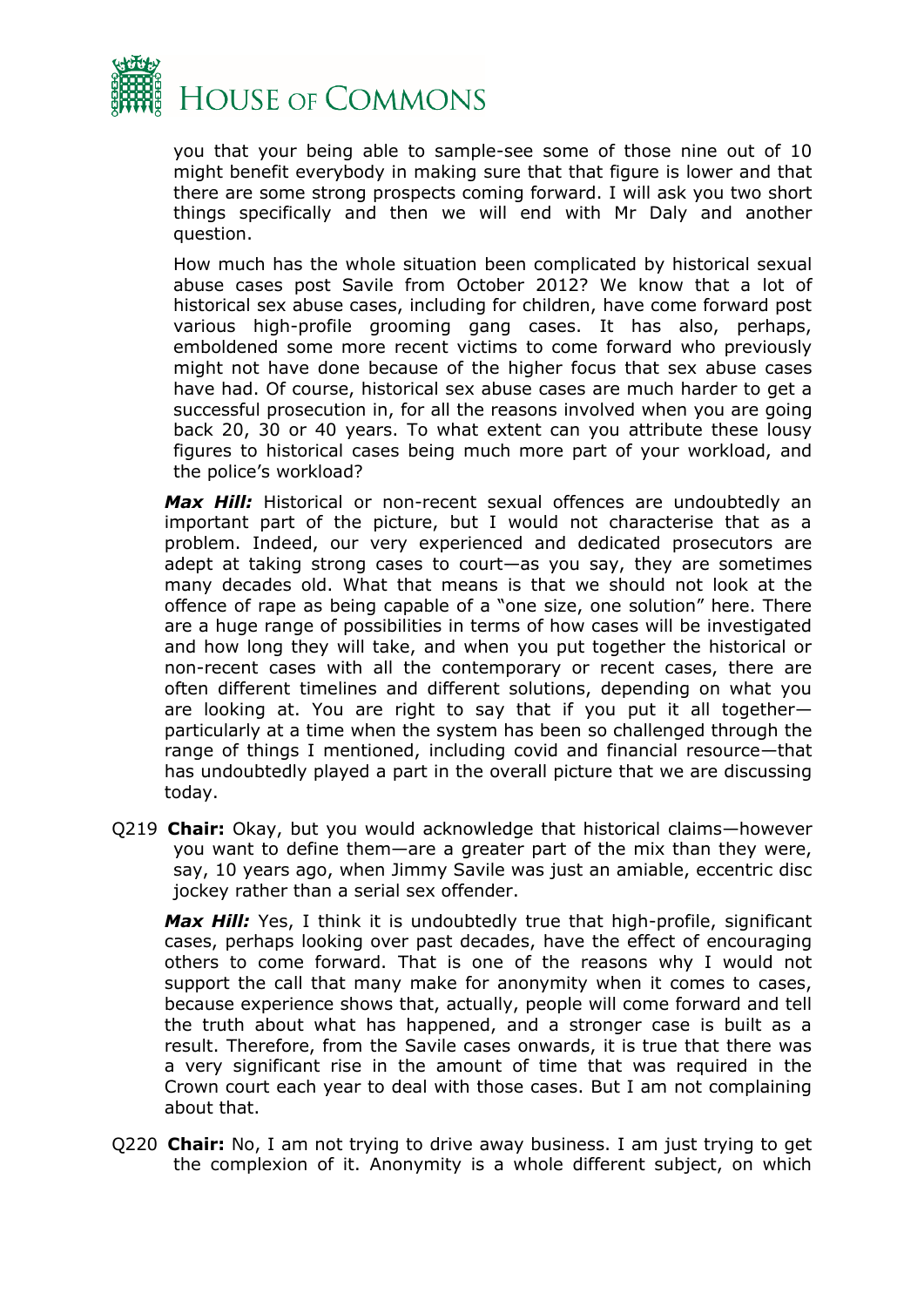

this Committee has opined before, and I don't want to go there.

The last specific point from me before we go to Mr Daly is on deaf victims. We had a quite moving and really alarming private session with four deaf women who had all been the victims of serious sexual abuse. From memory, I don't think any of them had seen the perpetrator convicted. There were very clear signs that because the capacity to communicate between them and, initially, the police right at the outset, when evidence was fresh, was woefully inadequate, the chances of prosecution were greatly diminished. We are talking particularly about the availability of sign language. They were signers and, in some cases, English was not their first language, so there were further complications. They could not report to the police and, if they had been taken to hospital, could not communicate with the police to indicate where there was evidence that needed to be prosecuted in a timely manner, which had diminished the prospects.

It was deeply worrying that they had been denied justice through no fault of their own, but through their disability and the inability of the necessary agencies to deal with the cases on the same basis that they would for any of us around this desk today. Are you aware of specific problems with the deaf community in this respect?

*Max Hill:* The deaf community are one part of what we would call the victim community who have protected characteristics—in other words, they form a minority of one sort or another. That spans those who are deaf or blind, those who come from minority communities, possibly by ethnicity, and those who have mental health disorders. At the Crown Prosecution Service since my arrival—I can remember doing work on this in 2019, which was my first year in post—we have tried to go much further in providing guidance and assistance whenever we have custody of a case, to ensure that the principle of achieving best evidence is carried out, regardless of the particular characteristics of individuals.

My answer is that I am not personally aware of individual cases where representatives from the deaf community have had poor experiences or where their cases have not resulted in justice. In the legal guidance on rape and serious sexual offences, which we set out earlier in the year, we provided aide-memoire documents to help our prosecutors to ensure that, whenever they are reviewing a case, they are mindful of the protected characteristics and the difficulties of some victims in some cases. That can lead to a whole host of improvements—for example, the appointment of an intermediary at court to assist the victim while giving their evidence.

**Chair:** You are absolutely right, but the damage has been done by then. In fact, they were saying that the resources and facilities in court were not bad, but if, by the time you get to court, the evidence had been lost or was not there because of the communication way upstream, then you can have any number of signers in court and it won't make the difference. We are not trying to pull out one particular protected characteristic. There are obviously other people who have lost out. It just so happened that we took this evidence session. As a result of it, the Committee is writing to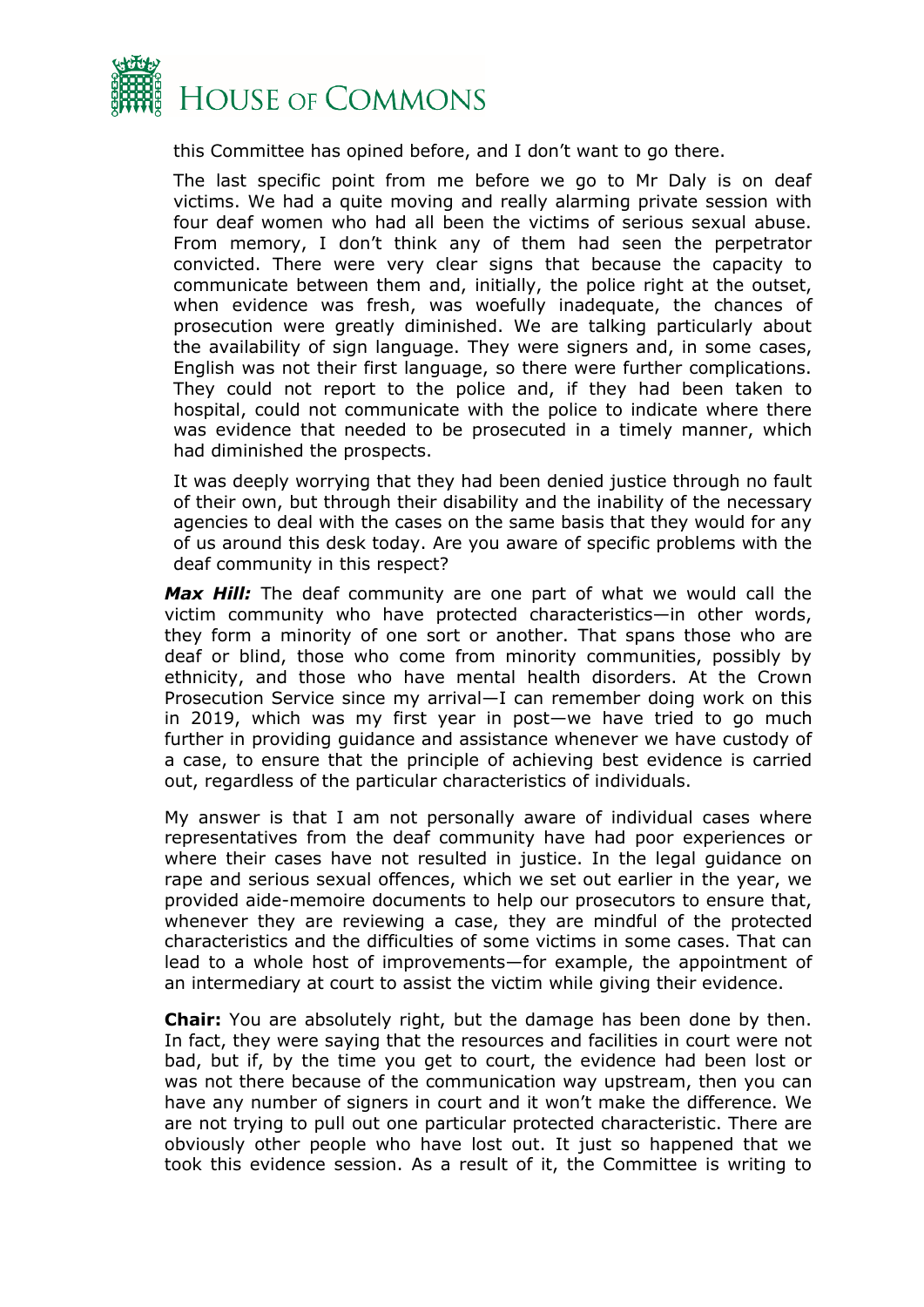

both the Justice Secretary and the Home Office to point out particular shortcomings. We are about to publish our note. It was a private session, but we produced a record of the main points that came out of it. It would be valuable if you were to read that. We will make sure that it is flagged up to you. There were some really alarming things that came out of that.

Q221 **James Daly:** We are out of time, so this will be a brief question. There is obviously a lot to discuss, but I want to pick up on what the Chair was asking a few moments ago. I think it is incredibly important that we gain an understanding of the 90% of cases that are not coming to the Crown Prosecution Service. Unless I am to be corrected, nobody on the Committee is saying that the Crown Prosecution Service should look at every single case that comes to it. Perhaps you can answer this: in terms of raising the issue, whether it be yourself or your regional directors with their local police forces, are people saying to each other, "If there is a problem, we as the CPS can help the police to address it."? Are you having those conversations? Are you or your senior management team saying, "We are extremely concerned about the relatively small percentage of rape cases that are coming through to us. What is the reason, please?". Are those conversations happening? Is that question being asked in that direct manner?

*Max Hill:* I think I can give an encouraging answer to that. I have had recent experience, and over previous months, of the head of a rape and serious sexual offence unit in the CPS having very close liaison with officers who are at an operational level in charge of casework and investigations in particular areas. When those conversations take place and I have seen some of them—it is not a case of the CPS asking the police to only bring us a certain number of cases or setting a volume target. What it is saying is, "Show us what investigations are under way, and let us see whether we can help."

Q222 **James Daly:** So the answer to that is, "Yes." My final question is, again, direct. I am sorry to be over-critical, but I think these are important questions. In every police force in England and Wales, there are hundreds, if not thousands, of alleged offenders released under investigation for rape offences. Some of them have been on that for over 12 months. The CPS cannot wipe its hands of that. The vast majority of those cases involve CPS advice. There is a role for the Crown Prosecution Service. You might disagree with this, I don't know; that is the question. In terms of cases where people are released under investigation, is it the case that the Crown Prosecution Service is engaged in conversation with the police—whether it is about evidence or anything else—or are you saying that from your experience, the vast majority of those rape cases that are currently RUI are just simply the police putting on an RUI and doing nothing?

Max Hill: Let me be clear: the police, of their own accord, can release a suspect under investigation without ever bringing that to the attention of the CPS. That is one category of cases. It may be the largest—I do not know the volume because we would not know the volume. But there are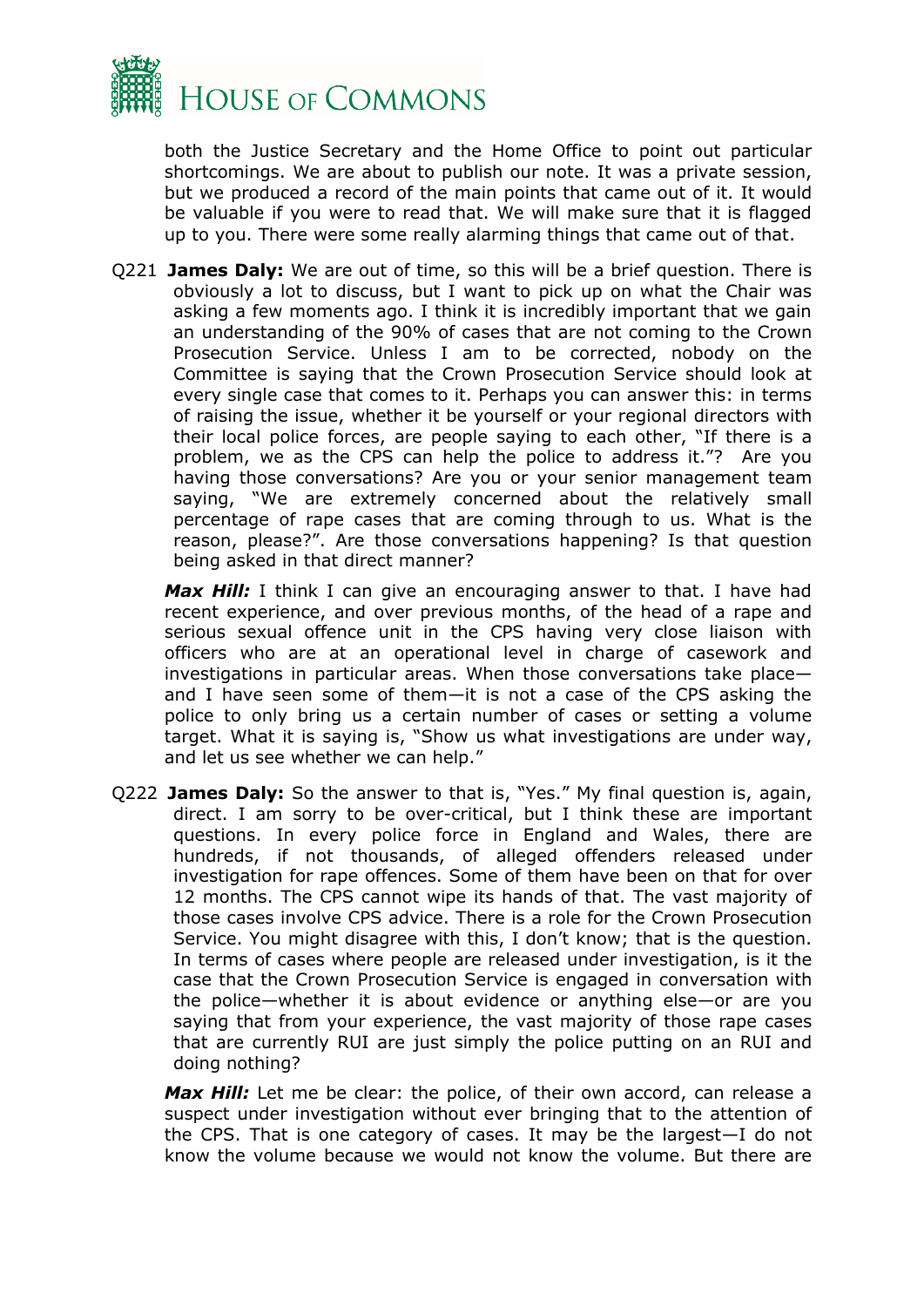

other cases where early advice may have been given by the CPS about what is needed to build the case so that it would satisfy the—

Q223 **James Daly:** But you can see how it would be helpful for us to know the answer to that. We need to know the percentage of RUI cases that the CPS is involved in and the percentage that you are not. If the CPS is not involved in 60%, we have a real problem, because the police are just releasing under investigation and, on the face of it, doing nothing.

*Max Hill:* We would never instruct or request the police to release under investigation. That is not our role, so we do not give that instruction.

Q224 **James Daly:** I am not saying that; I am saying that released under investigation has taken place. It is a fact that we have lots of alleged offenders on RUI for months, if not longer, for rape offences. I have a final direct question, which I think you cannot answer: of the cases of rape that currently are RUI, do you know what percentage the Crown Prosecution Service is involved in, to the extent that it is giving the police advice on how to proceed?

*Max Hill:* I do not. What I think you are raising, if I could answer brieflythis is a matter of interest on the national scorecard that was published last week—is that as I speak, the data we hold does not distinguish between cases that are referred to us for advice and cases that are referred to us for a charging decision. That strikes us as a data gap that we are looking to improve in the coming months. Historically, we have not seen a need to disaggregate those two figures.

Q225 **James Daly:** If we were concerned by your answer and we wanted to speak to the police about what you just said, who would we speak to? Do we have to invite a variety of chief constables, or the police and crime commissioners? Who from the police can give us the answer to that question?

*Max Hill:* It is hard for me to answer that. By police force area, I am sure there will be information held on the volume of cases that have been released under investigation. Over time, it is my hope that that figure will reduce, through all the collaborative working and better communication that I have spoken to.

In that regard, I would add that although it is not specific to release under investigation, there is a joint operational improvement board, which came out of the national disclosure improvement board of 2018, which I still chair alongside Assistant Commissioner Ephgrave of the Metropolitan police, which looks, on behalf of the College of Policing, the National Police Chiefs' Council and the CPS, at disclosure, case progression and RASSO cases. As much as we can, we try to superintend information and drive improvement on all those matters through the joint operational improvement board.

#### **James Daly:** Thank you.

**Chair:** Thank you very much for that. I should explain, while we are still in public session, that our numbers are slightly denuded today due to a